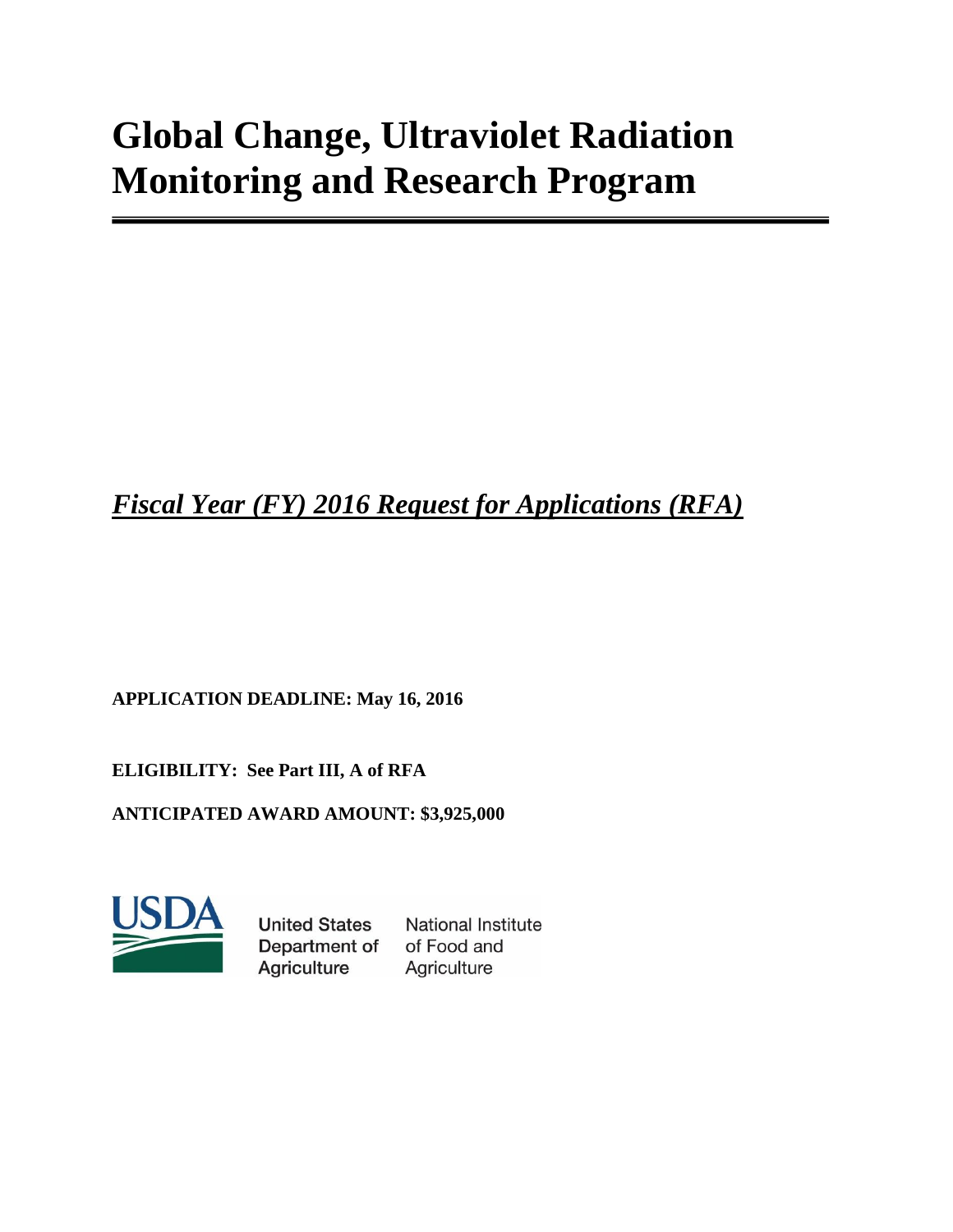### **NATIONAL INSTITUTE OF FOOD AND AGRICULTURE; U.S. DEPARTMENT OF AGRICULTURE**

#### **Global Change, Ultraviolet Radiation Monitoring and Research Program**

# **INITIAL ANNOUNCEMENT**

**CATALOG OF FEDERAL DOMESTIC ASSISTANCE:** This program is listed in the Catalog of Federal Domestic Assistance under 10.200.

**DATES:** Applications must be received by **5:00 p.m. Eastern Time** on **May 16, 2016**. Applications received after this deadline will normally not be considered for funding (see Part IV, C. of this RFA). Comments regarding this request for applications (RFA) are requested within 6 months from the issuance of this notice. Comments received after that date will be considered to the extent practicable.

**STAKEHOLDER INPUT:** The National Institute of Food and Agriculture (NIFA) seeks your comments about this RFA. We will consider the comments when we develop the next RFA for the program, if applicable, and we'll use them to meet the requirements of section  $103(c)(2)$  of the Agricultural Research, Extension, and Education Reform Act of 1998 (7 U.S.C. 7613(c)(2)). Submit written stakeholder comments by the deadline set forth in the DATES portion of this Notice via e-mail to: [Policy@nifa.usda.gov.](mailto:Policy@nifa.usda.gov) (This e-mail address is intended only for receiving comments regarding this RFA and not requesting information or forms.) In your comments, please state that you are responding to the **Global Change, Ultraviolet Radiation Monitoring and Research Program** RFA.

**EXECUTIVE SUMMARY:** NIFA requests applications for the Global Change, Ultraviolet Radiation Monitoring and Research Program (GC/UV-B) for fiscal year (FY) 2016 to: provide climatological data on ultraviolet radiation (UV-B) reaching the Earth's surface; uncover the biological responses of plants, animals, and ecosystems to UV-B; and assess the combined impact of UV-B and other stressors on crops, forests, and rangelands. This is a three (3) year program for approximately \$3.9 million. The amount available for NIFA to support this grant in FY 2016 is \$1,308,336. NIFA anticipates that only one (1) award will be made at this amount. Subsequent annual increments of funding will be dependent on satisfactory progress by the awardee and the availability of appropriated funds.

This notice identifies the objectives for GC/UV-B projects, the eligibility criteria for projects and applicants, and the application forms and associated instructions needed to apply for a GC/UV-B grant.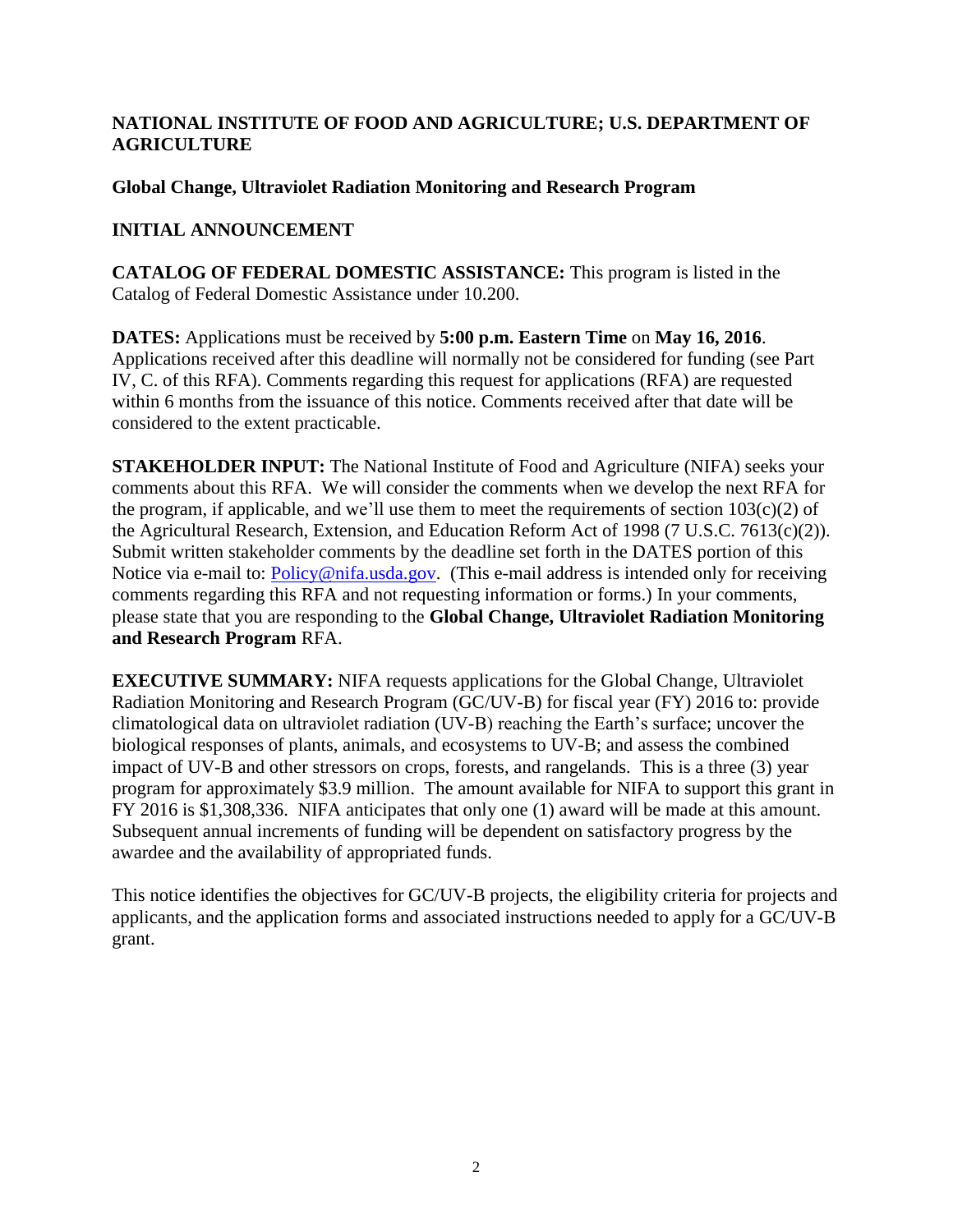# **Table of Contents**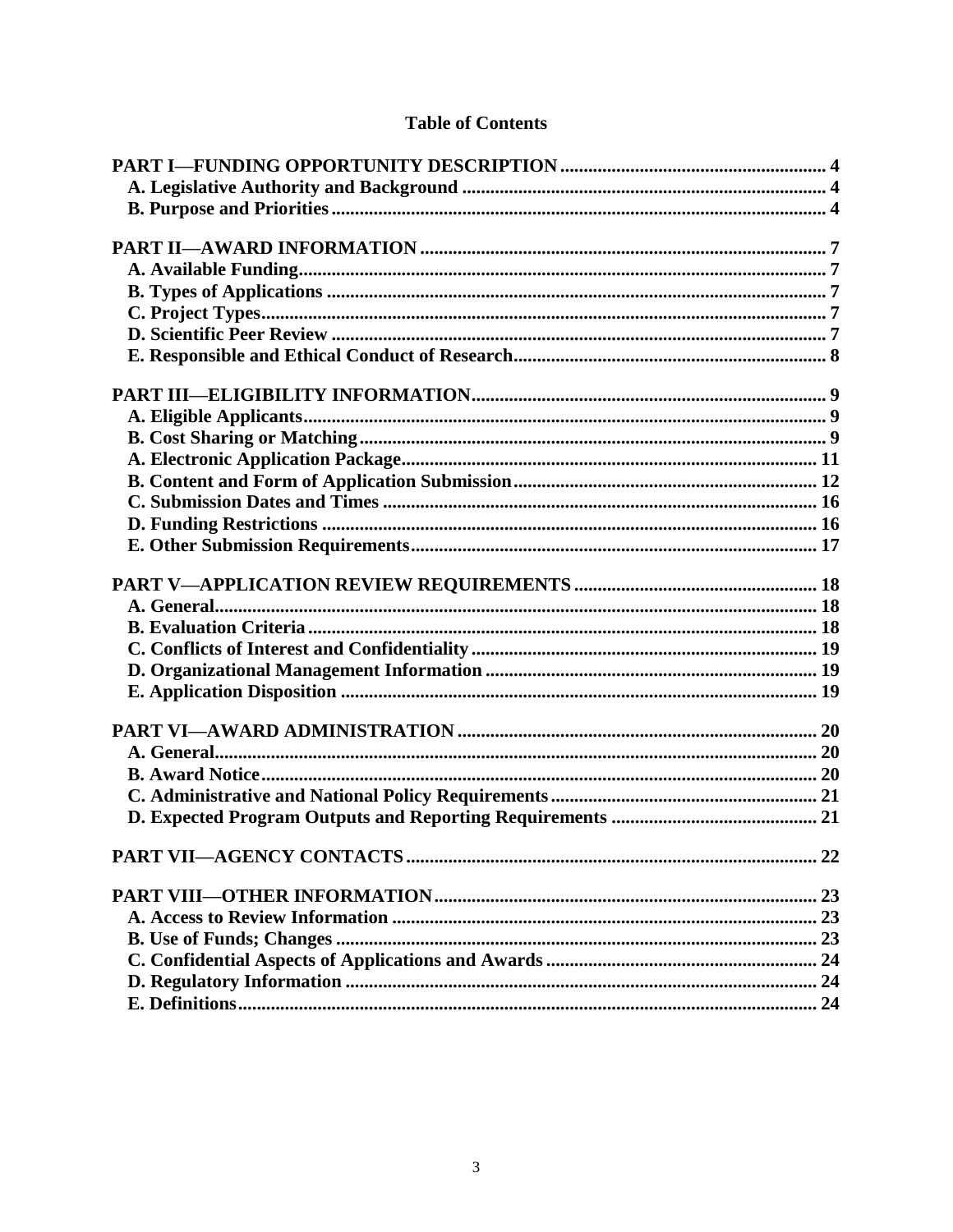# <span id="page-3-0"></span>**PART I—FUNDING OPPORTUNITY DESCRIPTION**

# <span id="page-3-1"></span>**A. Legislative Authority and Background**

The authority for this program is contained in subsection  $(c)(1)(B)$  of section 2 of the Competitive, Special, and Facilities Research Grant Act, of Pub. L. No. 89-106, as amended (7 U.S.C. 450i(c)(1)(B)). Of the administrative regulations at 7 CFR part 3400, only section 3400.1, Applicability of Regulations, subpart C, Peer and Merit Review Arranged by Grantees, and subpart D, Annual Reports, apply to the Special Grants Programs solicited and awarded under the authority of section  $2(c)(1)(B)$  of this Act (7 U.S.C. 450i(c))

In accordance with the statutory authority, grants awarded under this program will be for the purpose of facilitating or expanding ongoing State-Federal food and agricultural research programs that: (i) Promote excellence in research on a regional and national level; (ii) promote the development of regional research centers; (iii) promote the research partnership between the Department of Agriculture, colleges and universities, research foundations, and State agricultural experiment stations for regional research efforts; and (iv) facilitate coordination and cooperation of research among States through regional research grants.

# <span id="page-3-2"></span>**B. Purpose and Priorities**

The Global Change, Ultraviolet Radiation Monitoring and Research Program is aligned with the [USDA Research, Education, and Economics Action Plan,](http://www.ree.usda.gov/ree/news/USDA_2014_REE_Action_Plan_08-2014_Final.pdf) and specifically addresses: Goal 1 – Sustainable Intensification of Agricultural Production, by projecting medium-and long-range shifts in regional and national crop productivity and their economic impacts; and Goal 2 – Responding to Climate and Energy Needs, by understanding changes in solar radiation and their impacts on agriculture. GC/UV-B is aligned with the [NIFA Strategic Plan,](http://nifa.usda.gov/sites/default/files/resource/NIFA%20Strategic%20Plan%20FY2014-FY2018.pdf) and specifically addresses Strategic Goal 1 (Science), by advancing our ability to fight hunger and ensure global food security (Subgoal 1.1) and by advancing development and delivery of science for agricultural, forest, and range systems adapted to climate variability and to mitigate climate impacts (Subgoal 1.2).

The USDA has long been concerned about high levels of ultraviolet radiation (UV-B) from the Sun, which are known to have harmful effects on agricultural crops, rangelands, forest ecosystems, livestock, humans, and built infrastructure. The purpose of the Global Change, Ultraviolet Radiation Monitoring and Research Program is to support research and research infrastructure which:

- generates an uninterrupted stream of climatology data;
- determines mechanisms and symptoms of plant and animal response; and
- applies tightly integrated models to assess regional and national impacts (both biological and economic) of multiple plant stressors.

These three (3) components are detailed immediately below. **Only applications that address all three (3) elements of the above "purpose" statement will be accepted for peer review. Furthermore, NIFA expects to make only one (1) award that encompasses the full scope of the program.**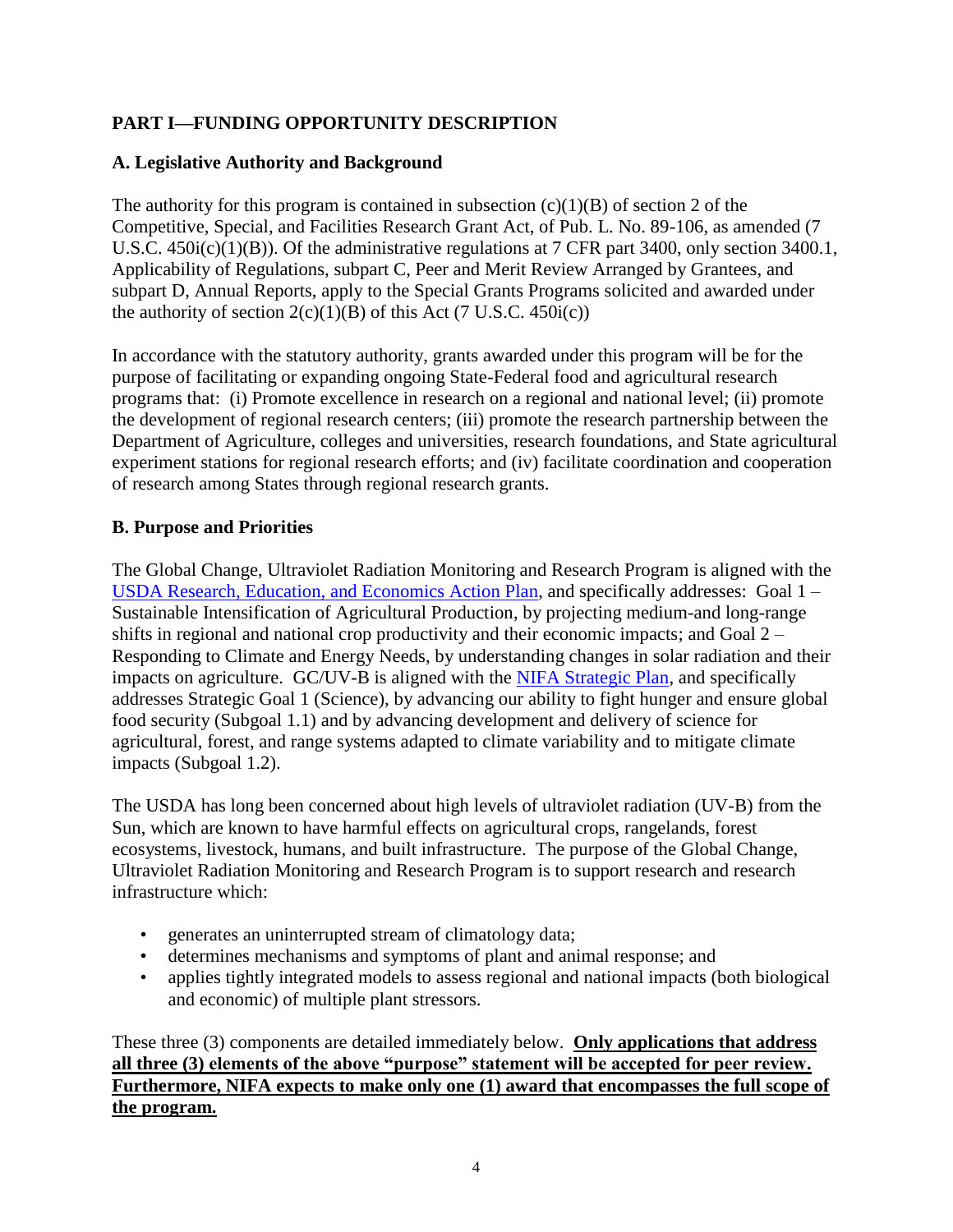**Climatology Data Collection**. To understand better the impacts of UV-B radiation on U.S. agricultural production systems, NIFA is soliciting applications that can generate and deliver high-quality UV-B radiation data for use by USDA and plant and animal scientists nationally. To be useful, multi-band and broadband UV-B data must be collected at a minimum of 25 locations around the continental U.S., covering different eco-regions, elevations, and land-use types. Sites should include a mix of crop, forest, and range lands. Measurements should be taken at least every quarter hour and made available via the Internet within 48 hours of collection. Companion measurements of photosynthetically active radiation and basic weather information (temperature, humidity, and barometric pressure) are also expected to be part of the data stream. Extensive quality assurance and quality control protocols should be included to ensure that the delivered data meet the highest possible scientific standards. In addition to the above requirements, the immediate need for uninterrupted data demands that applicants must provide a plan that demonstrates the capability to maintain uninterrupted data collection and availability for the user community.

**Effects Research**. In addition to the climatology data collection component, applications must include research activities to evaluate the isolated effects of elevated UV-B, as well as the combined effects of UV-B and other stress factors, such as moisture (drought), elevated temperature, ozone, soil nutrients, and elevated  $CO<sub>2</sub>$  on agriculturally important plants, such as crops, range, and forests. Plant susceptibility and adaptability to elevated UV-B levels is extremely variable. For most economically important agricultural plants, both symptomatic and physiological responses are poorly understood. This research component supports experimental studies to advance the knowledge of UV-B induced phenological, morphological, physiological, and productivity changes in agricultural crops. In addition, projects may investigate the underlying metabolic pathways that mediate between gene expression and organism response. Quantified results of these plant effects studies should lead directly to algorithms that can be incorporated in crop models for use in a comprehensive assessment system (described immediately below).

**Integrated Assessment**. As our knowledge of plant exposure to UV-B increases and our understanding of UV-B effects becomes more refined and complete, we need to integrate such information for agricultural management across time and space. By examining how crop plant growth and productivity are affected over one (1) or more growing seasons, across large geographic areas, under differing management practices, and under the conditions of climate change, we can begin to understand the national implications of elevated UV-B in concert with other stress factors. Consequently, applications to GC/UV-B must also provide for the development and application of an integrated crop assessment modeling system that accurately simulates crop productivity and its dependence on various climatic and environmental stress factors at the regional and national scales. As a minimum requirement, such a system must be capable of predicting both climate and UV-B variations, using mechanistic dynamic models for crop growth and development that are fully coupled with regional climate models. The assessment system should also effectively assimilate or integrate satellite remote sensing and insitu measurement data most relevant to crop-climate-UV-B interactions. As such, any proposed assessment system should demonstrate the capability to address UV-B effects on crop productivity in concert with other stressors, including variability and changes in water (drought), temperature (heat), and soil nutrients, as well as elevated ambient  $CO<sub>2</sub>$  and/or ozone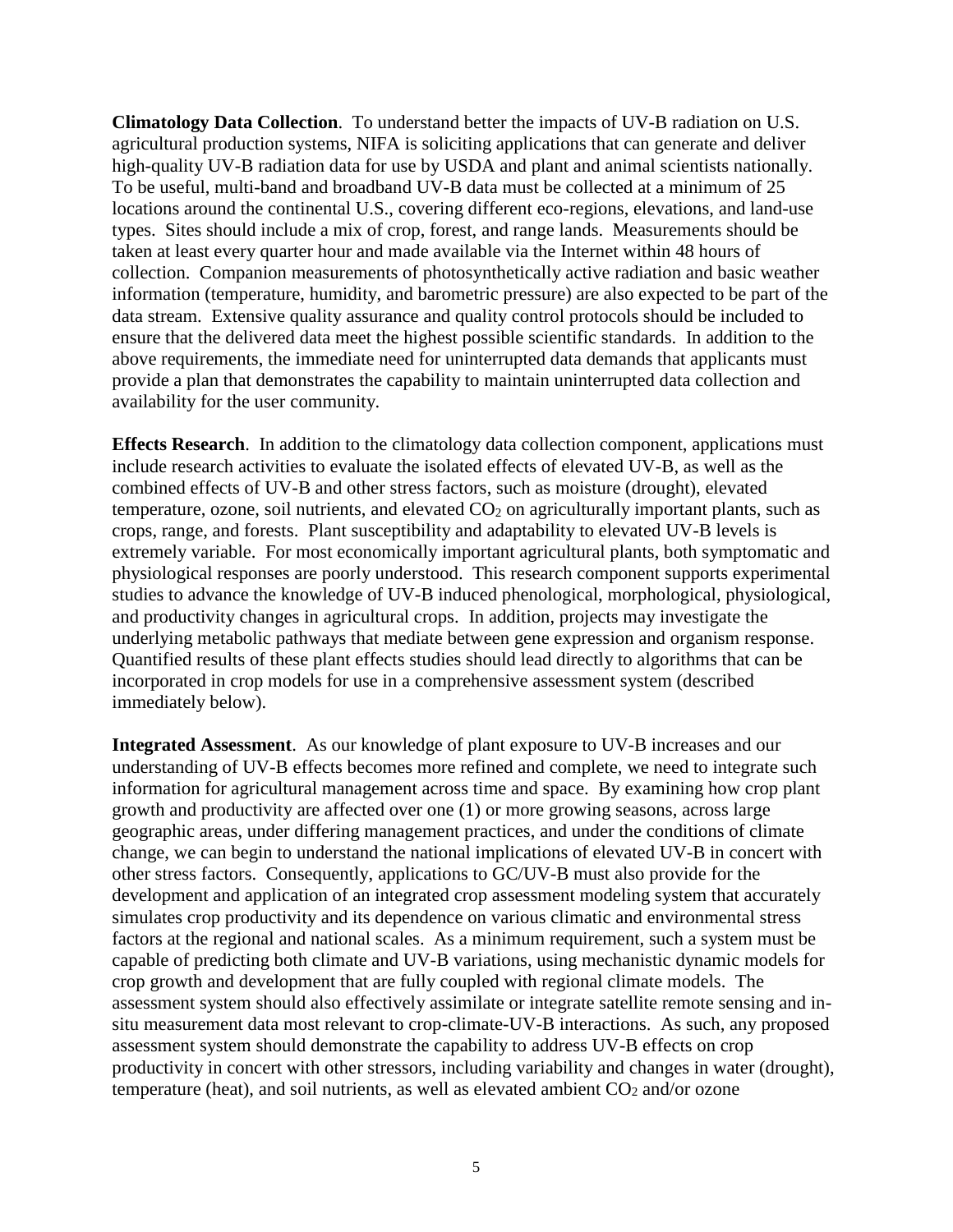concentrations. Furthermore, applicants must demonstrate (via published literature such as refereed journals or scientific proceedings) that they have already incorporated UV-B data into at least one (1) crop growth model, and that they can deliver scientifically credible regional crop predictions by the end of the one (1) year grant period using an assessment system with the aforementioned components. The focus should be on agricultural crops of economic importance as noted under Effects Research.

#### eXtension

GC/UV-B encourages, but does not require, projects that develop content suitable for delivery through eXtension [\(https://extension.org/\)](https://extension.org/).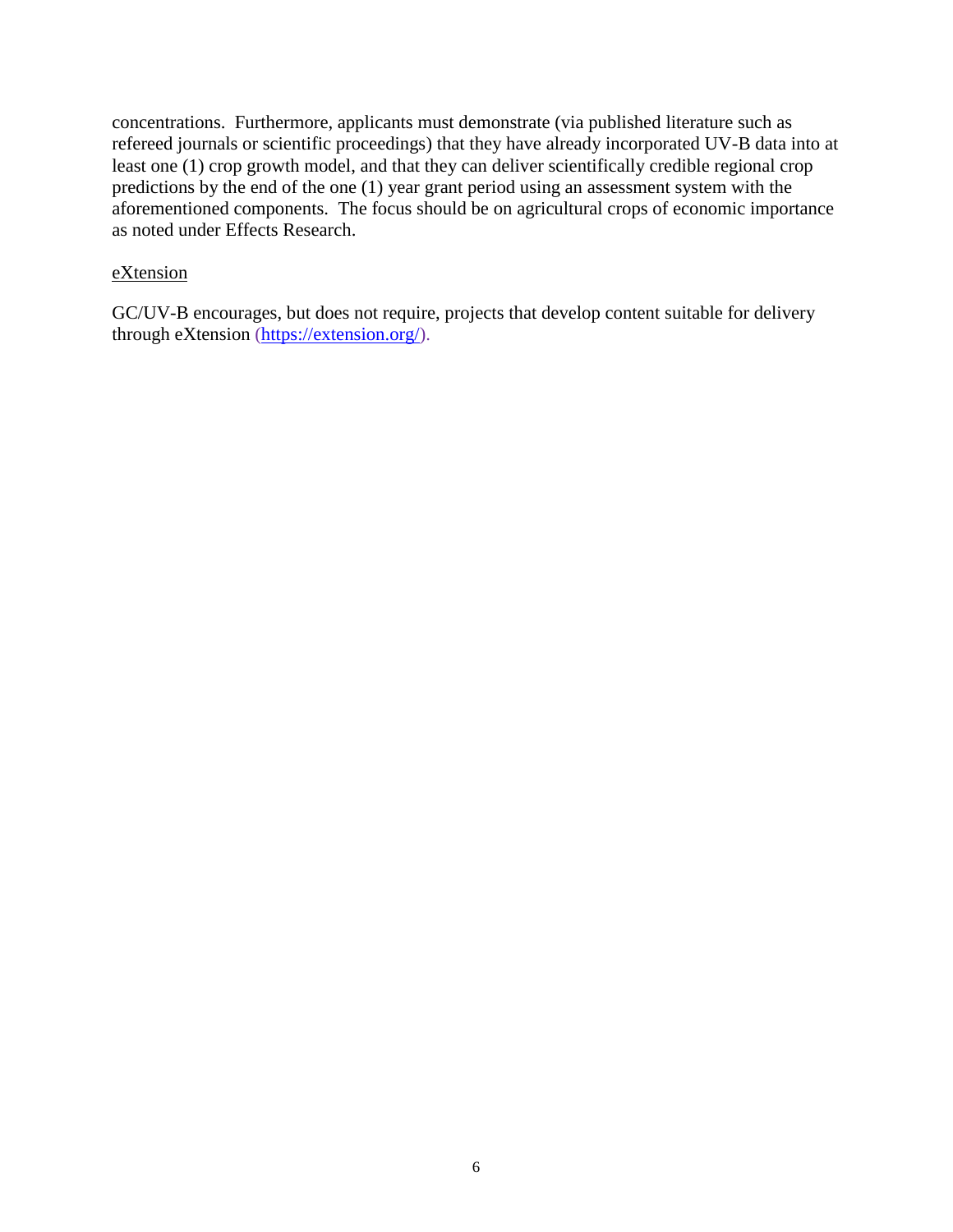# <span id="page-6-0"></span>**PART II—AWARD INFORMATION**

# <span id="page-6-1"></span>**A. Available Funding**

While GC/UV-B is a three (3) year program for approximately \$3.9 million, the amount available for NIFA support of this grant in FY 2016 is \$1,308,336. The funds will be awarded through a New Continuation grant**.** Subsequent annual increments of funding will be contingent upon on satisfactory progress by the awardee and the availability of appropriated funds. There is no commitment by USDA to fund any particular application. NIFA anticipates that only one (1) award will be made at this amount.

Awards issued as a result of this RFA will have designated the Automated Standard Applications for Payment System (ASAP), operated by the Department of Treasury's Bureau of the Fiscal Service, as the payment system for funds. For more information see [http://fms.treas.gov/index1.html.](http://fms.treas.gov/index1.html)

# <span id="page-6-2"></span>**B. Types of Applications**

In FY 2016, you may only submit a new application to the GC/UV-B Program.

**New application**. This is a project application that has not been previously submitted to the GC/UV-B Program. We will review all new applications competitively using the selection process and evaluation criteria described in Part V—Application Review Requirements.

# <span id="page-6-3"></span>**C. Project Types**

As noted above in the Purpose and Priorities, NIFA anticipates making a single award covering all three (3) components of the GC/UV-B. Only research projects covering the full scope of the GC/UV-B will be considered. The project period is three (3) years.

#### <span id="page-6-4"></span>**D. Scientific Peer Review**

Subsection (c)(5) of the Competitive, Special, and Facilities Research Grant Act, as amended (7) U.S.C. 450i(c)(5)) requires applicants to conduct scientific peer review of their proposed research activities in accordance with regulations promulgated by the Secretary prior to the Secretary making a grant award under this authority. Regulations implementing this requirement are set forth in 7 CFR part 3400.20. The regulations impose the following requirements:

1) Scientific peer review. Prior to the award of a standard or continuation grant by NIFA any proposed project shall have undergone a review arranged by the grantee. For research projects, such review must be a scientific peer review conducted in accordance with 7 CFR 3400.21.

2) Credible and independent review. A review arranged by the grantee must provide for a credible and independent assessment of the proposed project. A credible review is one (1) that provides an appraisal of technical quality and relevance sufficient for an organizational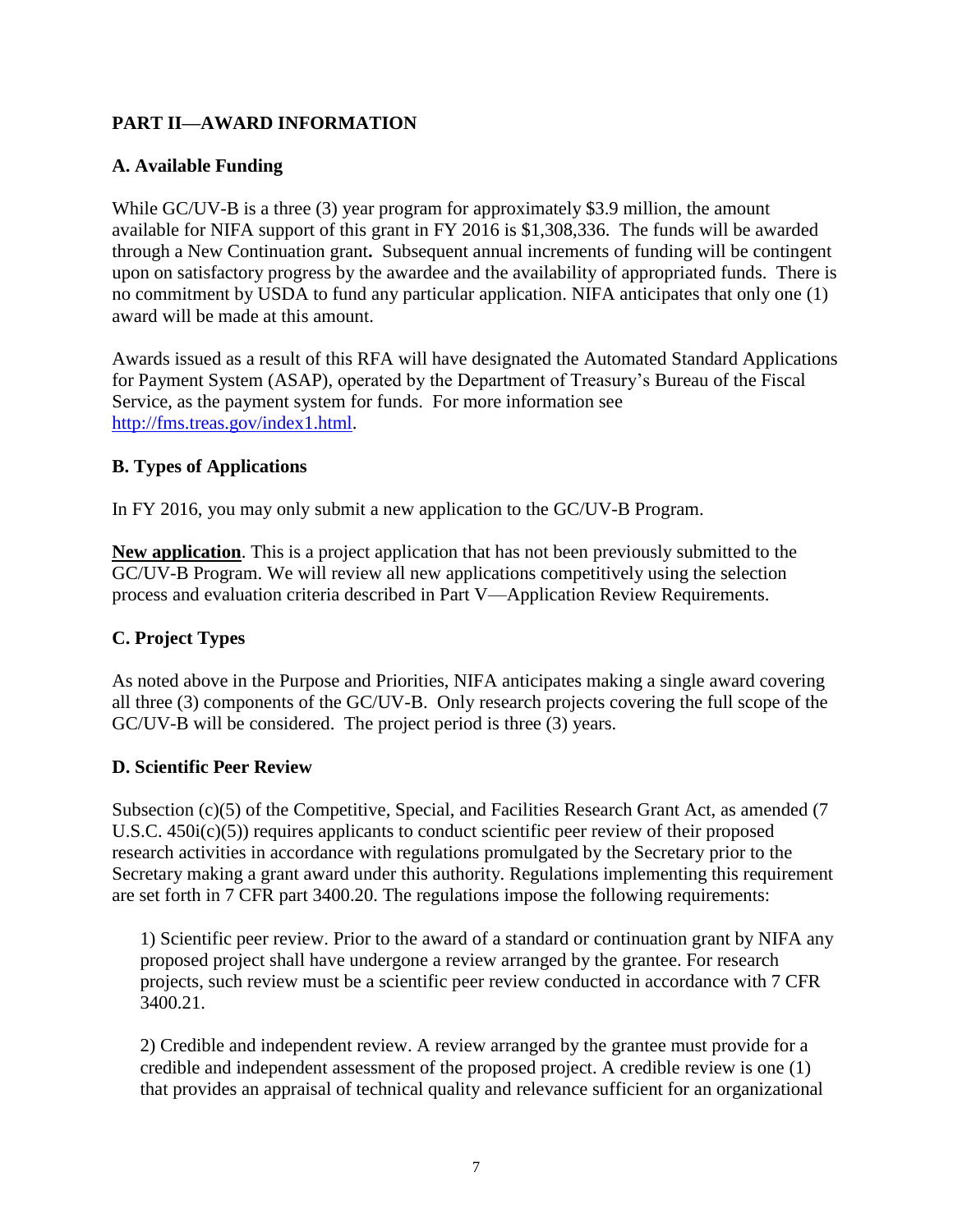representative to make an informed judgment as to whether the proposal is appropriate for submission for Federal support. To provide for an independent review, such review may include USDA employees, but should not be conducted solely by USDA employees.

3) Notice of completion and retention of records. **A PDF version of the Scientific Peer Review Certification of the review shall be conveyed in writing to NIFA as part of the Other Attachments (Field 12. of the R&R Other Project Information Form).** The written notice constitutes certification by the applicant that a review in compliance with these regulations has occurred. Applicants are not required to submit results of the review to NIFA; however, proper documentation of the review process and results should be retained by the applicant. **Please note: award funds cannot be released until the Scientific Peer Review Certification is received**.

# <span id="page-7-0"></span>**E. Responsible and Ethical Conduct of Research**

In accordance with sections 2, 3, and 8 of 2 CFR Part 422, institutions that conduct USDAfunded extramural research must foster an atmosphere conducive to research integrity, bear primary responsibility for prevention and detection of research misconduct, and maintain and effectively communicate and train their staff regarding policies and procedures. In the event an application to NIFA results in an award, the Authorized Representative (AR) assures, through acceptance of the award that the institution will comply with the above requirements. Award recipients shall, upon request, make available to NIFA the policies, procedures, and documentation to support the conduct of the training.

See<http://nifa.usda.gov/responsible-and-ethical-conduct-research> for more information.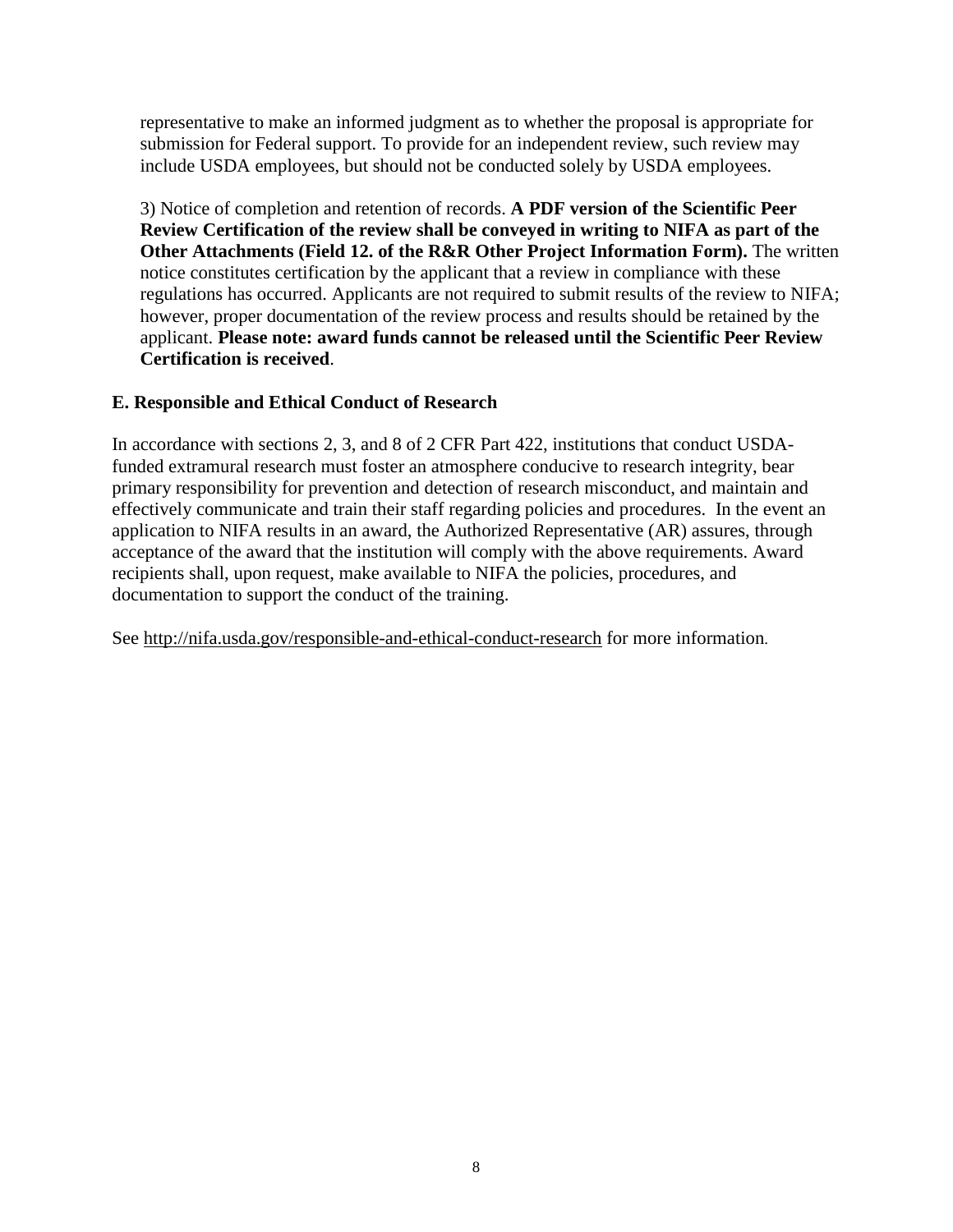# <span id="page-8-0"></span>**PART III—ELIGIBILITY INFORMATION**

# <span id="page-8-1"></span>**A. Eligible Applicants**

Applications may only be submitted by State agricultural experiment stations, land-grant colleges and universities, research foundations established by land-grant colleges and universities, colleges and universities receiving funds under the Act of October 10, 1962, as amended (16 USC 582a et seq.), and accredited schools or colleges of veterinary medicine. Award recipients may subcontract to organizations not eligible to apply provided such organizations are necessary for the conduct of the project. Failure to meet an eligibility criterion by the time of application deadline may result in the application being excluded from consideration or, even though an application may be reviewed, will preclude NIFA from making an award.

# <span id="page-8-2"></span>**B. Cost Sharing or Matching**

In accordance with section 1492 of the National Agricultural Research, Extension, and Teaching Policy Act of 1977 (7 U.S.C. 3371), as added by section 7128 of the Agricultural Act of 2014 (Pub. L. 113-79), for grants awarded after October 1, 2014, the recipient of an award from the Global Change (GC/UV-B) program must provide funds, in-kind contributions, or a combination of both, from sources other than funds provided through such grant in an amount that is at least equal to the amount awarded by NIFA unless one (1) of the exemptions described herein is applicable. Note that NIFA included information at [http://www.nifa.usda.gov/business/awards/matching\\_require.html](http://www.nifa.usda.gov/business/awards/matching_require.html) to further assist you in determining if you must meet the new matching requirement.

The matching funds requirement does not apply to grants awarded:

- 1. To a research agency of the United States Department of Agriculture (USDA); or
- 2. To an entity eligible to receive funds under a capacity and infrastructure program (as defined in section  $251(f)(1)(C)$  of the Department of Agriculture Reorganization Act of 1994, 7 U.S.C.  $6971(f)(1)(C)$ ), including a partner (see Part VIII, E. Definitions for definition of partnership) of such an entity.

Entities eligible to receive funds under a capacity and infrastructure program and exempt from the matching funds requirement include:

- a. 1862 Land-grant Institutions, including State Agricultural Experiment Stations receiving funding under the Hatch Act of 1887
- b. 1890 Land-grant Institutions
- c. 1994 Land-grant Institutions
- d. Entities eligible to receive funds under the of Continuing Animal Health and Disease, Food Security, and Stewardship Research, Education, and Extension Program Funds — Capacity and Infrastructure Program (CIP)
- e. Hispanic-Serving Agricultural Colleges and Universities (HSACU)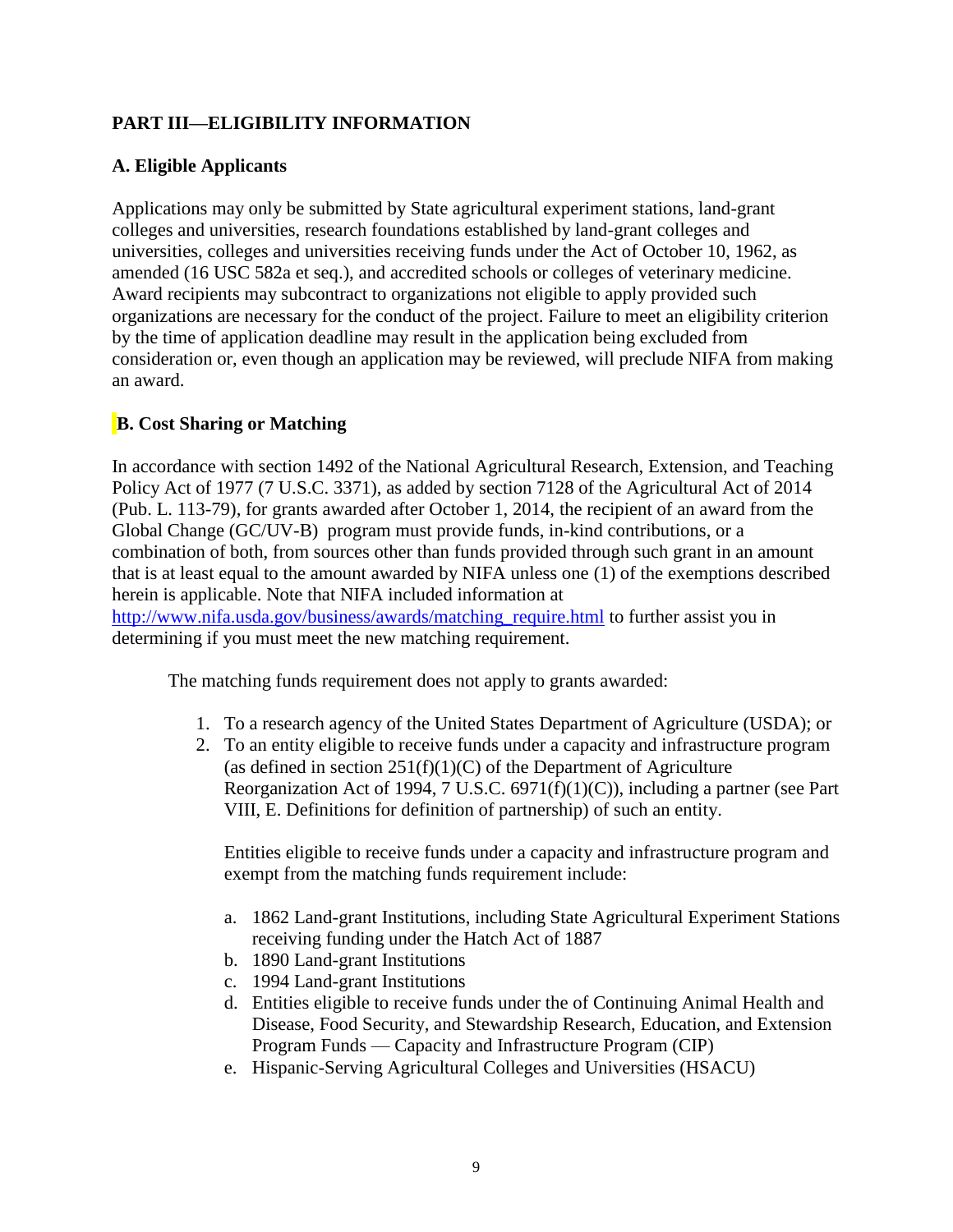- f. Insular Area Schools Eligible to Receive Funds from the Distance Education/Resident Instruction Grant Programs
- g. Entities eligible to receive funds under the of McIntire-Stennis Cooperative Forestry Program Funds
- h. Non-Land Grant Colleges of Agriculture (NLGCA) (for exemption from the new matching requirement, these applications must include NLGCA certification, see instructions for requesting certifications at [http://www.nifa.usda.gov/form/form.html,](http://www.nifa.usda.gov/form/form.html) and for attaching the certification in Part IV, B. of this RFA).
- i. Entities eligible to receive funds under the of funds under a program established under section 1417(b) of the National Agricultural Research, Extension, and Teaching Policy Act of 1977 (7 U.S.C. 3152(b)), including: (1) 1890 Institution Teaching, Research, and Extension Capacity Building Grants Program; (2) Higher Education Challenge Grants Program; (3) Higher Education Multicultural Scholars Program; and (4) Food and Agricultural Sciences National Needs Graduate and Postgraduate Fellowship Grants Program.
- j. Individual public or private, nonprofit Alaska Native-Serving and Native Hawaiian-Serving Institutions of higher education (see 20 U.S.C. 1059d).

A proposal submitted in response to this RFA may indicate that the work will be completed by multiple entities as a collaborative partnership. All partners must have a substantial involvement in the project throughout the life of the project. If a partnership among multiple entities is proposed, the proposal must clearly identify the following:

- 1) A narrative of each entity's clearly established role in the project;
- 2) How each entity involved as a partner on the project will contribute to execution of project objectives, determination of experimental design, development of the project work plan and time table, and submission of collaborative, timely reports; and
- 3) A comprehensive project budget that reflects each entity's financial or third party in-kind contribution (see section 2 of 7 CFR 3430 or section 96 of 2 CFR part 200) to the total project budget costs.

If a proposal indicates that the work on the project will be completed by multiple entities as partners, and at least one (1) entity is exempt from the matching requirement under #2 above, the entire project will be exempt from the matching requirement regardless of whether all entities involved are otherwise exempt. Any partner entity can serve as the lead entity on the project. All partners must be significantly involved in the project.

After proposals have been recommended for award, NIFA will determine if the submitted proposal and proposed division of work reflects substantial involvement of all entities involved. If a proposal is recommended for award to a lead entity not otherwise exempt from the matching requirement and the proposal does not reflect substantial involvement of at least one  $(1)$  partner that is exempt under  $#2$  above, then the matching requirement will apply. Exemption from the matching requirement for an entity not otherwise exempt is limited to the project for which it is a partner.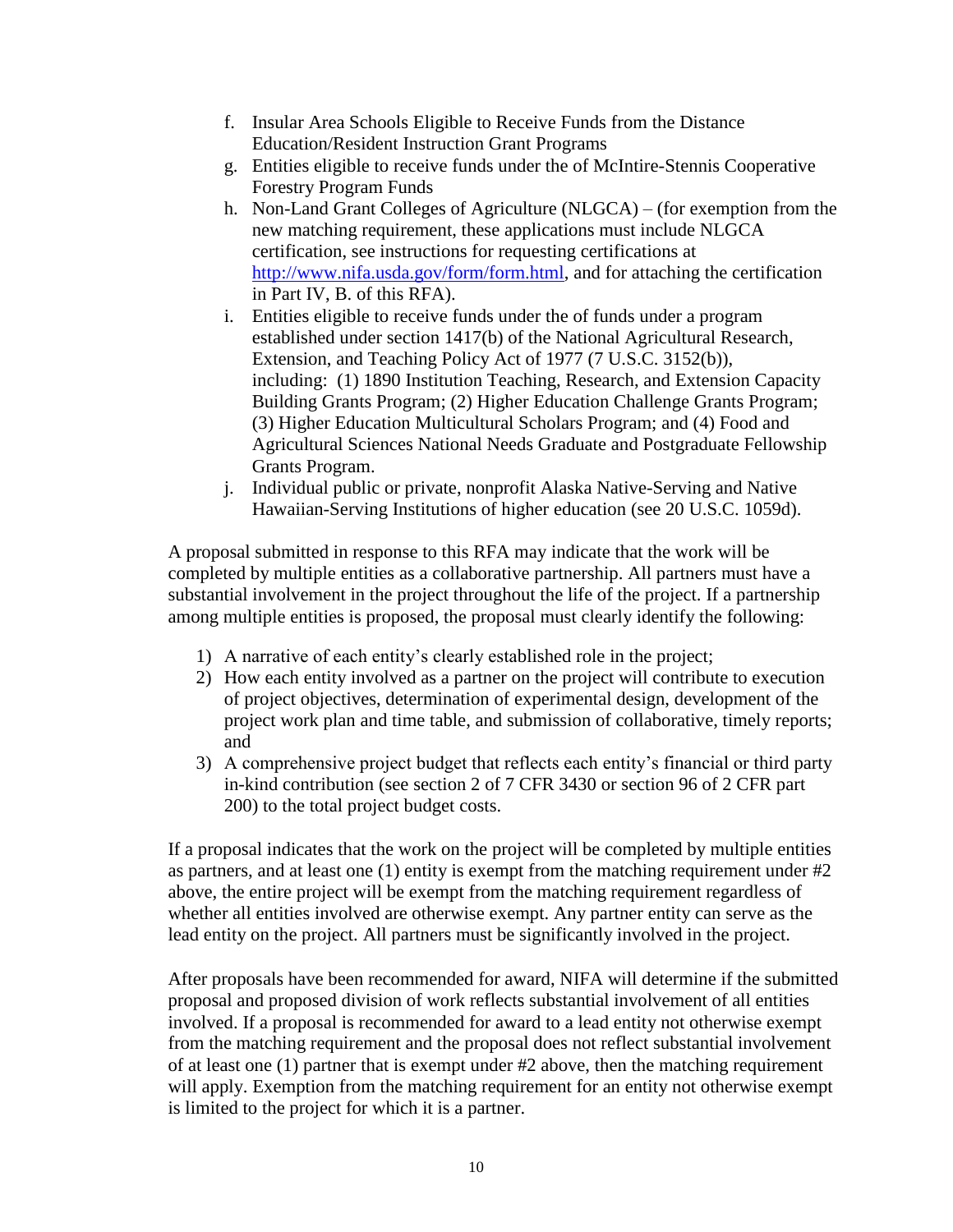Waiver of Match - NIFA may waive the matching funds requirement for a recipient for one (1) year with respect to a competitive grant that involves research or extension activities that are consistent with the priorities established by the National Agricultural Research, Education, Extension and Economics Advisory Board (NAREEEAB) for the year involved. To determine whether proposed activities are consistent with the priorities of the NAREEEAB, please refer to the [2014 Research, Education and Economics Action](http://www.ree.usda.gov/ree/news/USDA_REE_Action_Plan_03-2014.pdf)  [Plan.](http://www.ree.usda.gov/ree/news/USDA_REE_Action_Plan_03-2014.pdf) Instructions for requesting a waiver are included in Part IV, C. of this RFA.

# <span id="page-10-0"></span>**A. Electronic Application Package**

Only electronic applications may be submitted via Grants.gov to NIFA in response to this RFA. We urge you to submit early to the Grants.gov system. For an overview of the Grants.gov application process see [http://www.grants.gov/web/grants/applicants/grant-application](http://www.grants.gov/web/grants/applicants/grant-application-process.html)[process.html.](http://www.grants.gov/web/grants/applicants/grant-application-process.html)

#### **New Users of Grants.gov**

Prior to preparing an application, we recommend that the Project Director/Principal Investigator (PD/PI) first contact an Authorized Representative (AR, also referred to as Authorized Organizational Representative or AOR) to determine if the organization is prepared to submit electronic applications through Grants.gov. If not (e.g., the institution/organization is new to the electronic grant application process through Grants.gov), then the one-time registration process must be completed **PRIOR** to submitting an application. It can take as long as 2 weeks to complete the registration process so it is critical to begin as soon as possible. In such situations, the AR should go to **"Register" in the top right corner of the Grants.gov web page (or go to**  <http://www.grants.gov/web/grants/register.html>**) for information on registering the institution/organization with Grants.gov.** Part II.1. of the NIFA Grants.gov Application Guide contains detailed information regarding the registration process. Refer to item 2. below to locate the "NIFA Grants.gov Application Guide".

#### **Steps to Obtain Application Package Materials**

To receive application materials:

- 1. You must download and install a version of Adobe Reader compatible with Grants.gov to access, complete, and submit applications. For basic system requirements and download instructions, see [http://www.grants.gov/web/grants/support/technical](http://www.grants.gov/web/grants/support/technical-support/software/adobe-reader-compatibility.html)[support/software/adobe-reader-compatibility.html.](http://www.grants.gov/web/grants/support/technical-support/software/adobe-reader-compatibility.html) Grants.gov has a test package that will help you determine whether your current version of Adobe Reader is compatible.
- 2. To obtain the application package from Grants.gov, go to [http://www.grants.gov/web/grants/applicants/apply-for-grants.html.](http://www.grants.gov/web/grants/applicants/apply-for-grants.html) Under Step 1 click on "Download a Grant Application Package," and enter the funding opportunity number

**Funding Opportunity Number: USDA-NIFA-SRGP-005797** in the appropriate box and click "Download Package." From the search results, click "Download" to access the application package.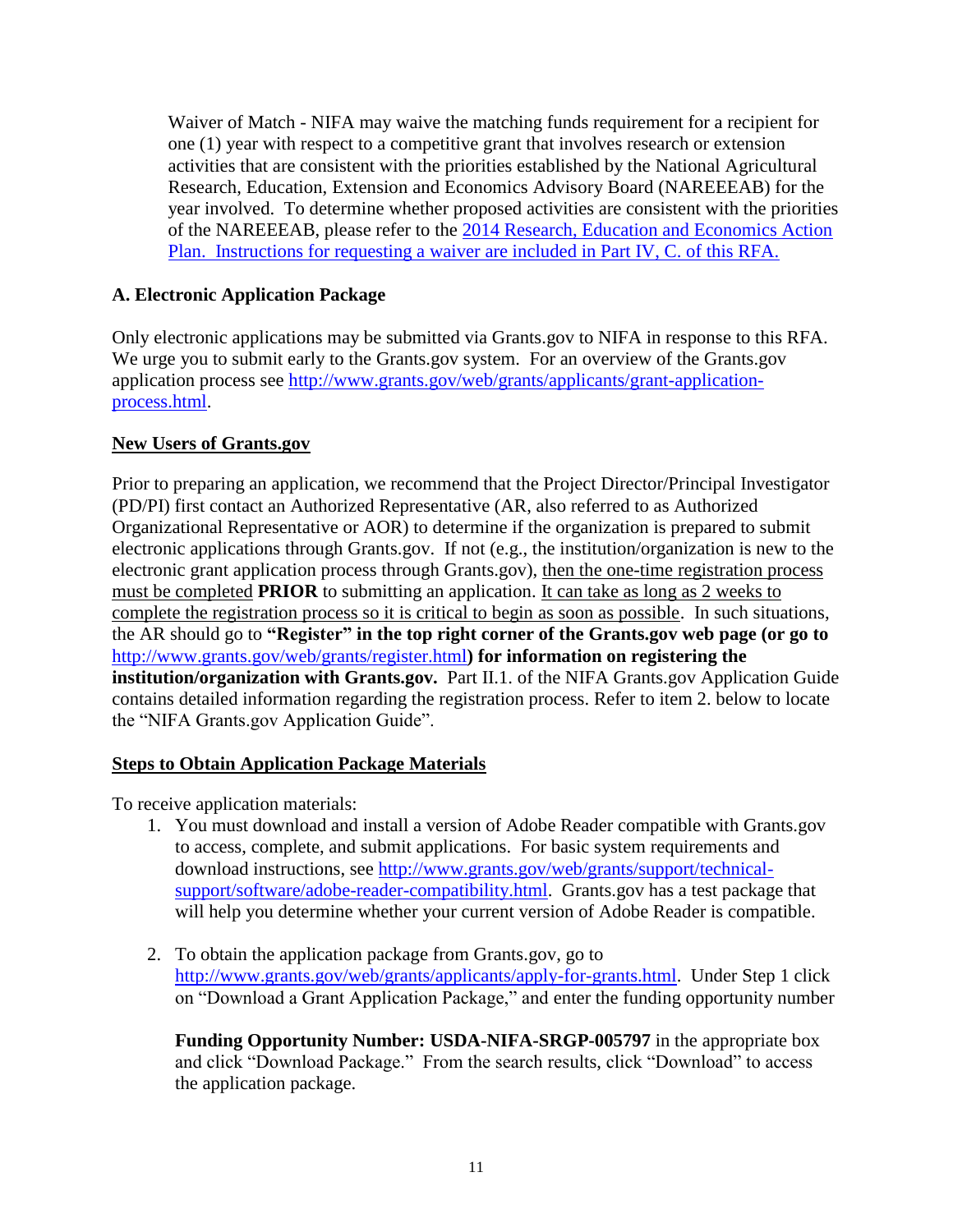Contained within the application package is the "NIFA Grants.gov Application Guide." This guide contains an introduction and general Grants.gov instructions, information about how to use a Grant Application Package in Grants.gov, and instructions on how to complete the application forms.

**If you require assistance to access the application package** (e.g., downloading or navigating Adobe forms) **or submitting the application,** refer to resources available on the Grants.gov website [\(http://www.grants.gov/web/grants/applicants/applicant](http://www.grants.gov/web/grants/applicants/applicant-resources.html)[resources.html\)](http://www.grants.gov/web/grants/applicants/applicant-resources.html). Grants.gov assistance is also available at:

Grants.gov customer support 800-518-4726 Toll-Free or 606-545-5035 Business Hours: 24 hours a day, 7 days a week. Closed on [federal holidays.](http://www.opm.gov/policy-data-oversight/snow-dismissal-procedures/federal-holidays/) Email: [support@grants.gov](mailto:support@grants.gov)

Grants.gov iPortal (see [https://grants-portal.psc.gov/Welcome.aspx?pt=Grants\)](https://grants-portal.psc.gov/Welcome.aspx?pt=Grants): Top 10 requested help topics (FAQs), Searchable knowledge base, self-service ticketing and ticket status, and live web chat (available 7 a.m. - 9 p.m. ET). [Get](https://grants-portal.psc.gov/Welcome.aspx?pt=Grants)  [help now!](https://grants-portal.psc.gov/Welcome.aspx?pt=Grants)

Have the following information available when contacting Grants.gov:

- Funding Opportunity Number (FON)
- Name of agency you are applying to
- Specific area of concern

#### <span id="page-11-0"></span>**B. Content and Form of Application Submission**

You should prepare electronic applications following Parts V and VI of the NIFA Grants.gov Application Guide. This guide is part of the corresponding application package (see Section A. of this Part). The following is **additional information** needed to prepare an application in response to this RFA. **If there is discrepancy between the two (2) documents, the information contained in this RFA is overriding.**

**Note the attachment requirements (e.g., PDF) in Part III section 3. of the guide. ANY PROPOSALS THAT ARE NON-COMPLIANT WITH THE REQUIREMENTS (e.g., content format, PDF file format, file name restrictions, and no password protected files) WILL BE AT RISK OF BEING EXCLUDED FROM NIFA REVIEW. Grants.gov does not check for NIFA required attachments or that attachments are in PDF format; see Part III section 6.1 of the guide for how to check the manifest of submitted files. Partial applications will be excluded from NIFA review. We will accept subsequent submissions of an application until close of business on the closing date in the RFA (see Part V, 2.1 of the NIFA Grants.gov Application Guide for further information).**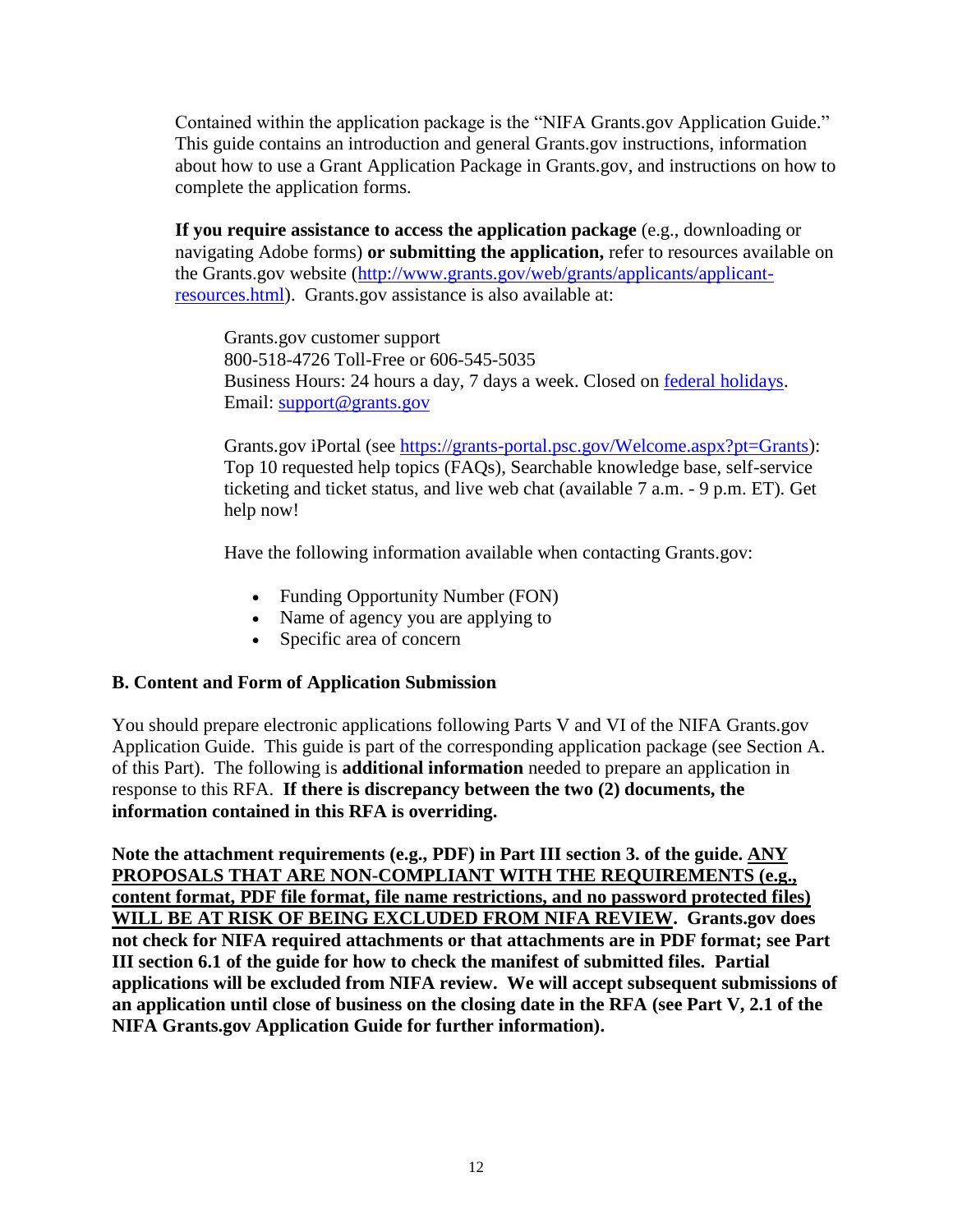**For any questions related to the preparation of an application,** review the NIFA Grants.gov Application Guide and the applicable RFA. If assistance is still needed for preparing application forms content, contact:

- Email: electronic@nifa.usda.gov
- Phone:  $202 401 5048$
- Business hours: Monday through Friday,  $7$  a.m.  $-5$  p.m. ET, excluding federal holidays.

### **1. SF 424 R&R Cover Sheet**

Information related to the questions on this form is dealt with in detail in Part V, 2. of the NIFA Grants.gov Application Guide. See Section 2.18 of the NIFA Grants.gov Application Guide which provides that the applicant's electronic signature on the SF-424 affirms its agreement with Federal representations and assurances (e.g., Prohibition Against FY 16 Appropriations Act Funding Under Grants and Cooperative Agreements With Entities Requiring Certain Internal Confidentiality Agreements…)

#### **2. SF 424 R&R Project/Performance Site Location(s)**

Information related to the questions on this form is dealt with in detail in Part V, 3. of the NIFA Grants.gov Application Guide.

#### **3. R&R Other Project Information Form**

Information related to the questions on this form is dealt with in detail in Part V, 4. of the NIFA Grants.gov Application Guide.

**a. Field 7. Project Summary/Abstract.** The summary should also include the relevance of the project to the goals of GC/UV-B. See Part V. 4.7 of NIFA Grants.gov Application Guide for further instructions and a link to a suggested template.

#### **b. Field 8. Project Narrative.**

NOTE: The Project Narrative shall not exceed 20 pages of written text regardless of whether it is single- or double-spaced and up to 5 additional pages for figures and tables. We have established this maximum (25 pages) to ensure fair and equitable competition. The Project Narrative must include all of the following:

1) Introduction: Include a clear statement of the long-term goal(s) and supporting objectives of the proposed activities. Summarize the body of knowledge or other past activities that substantiate the need for the proposed project. Describe ongoing or recently completed significant activities that relate to the proposed project including the work of key project personnel. Include preliminary data/information pertinent to the proposed project. In addition, this section should include in-depth information on the following, when applicable:

- a. Estimates of the magnitude of the issues and their relevance to stakeholders and to ongoing state-federal food and agricultural research, education and extension programs.
- b. The role of stakeholders in problem identification, planning, implementation, and evaluation as appropriate.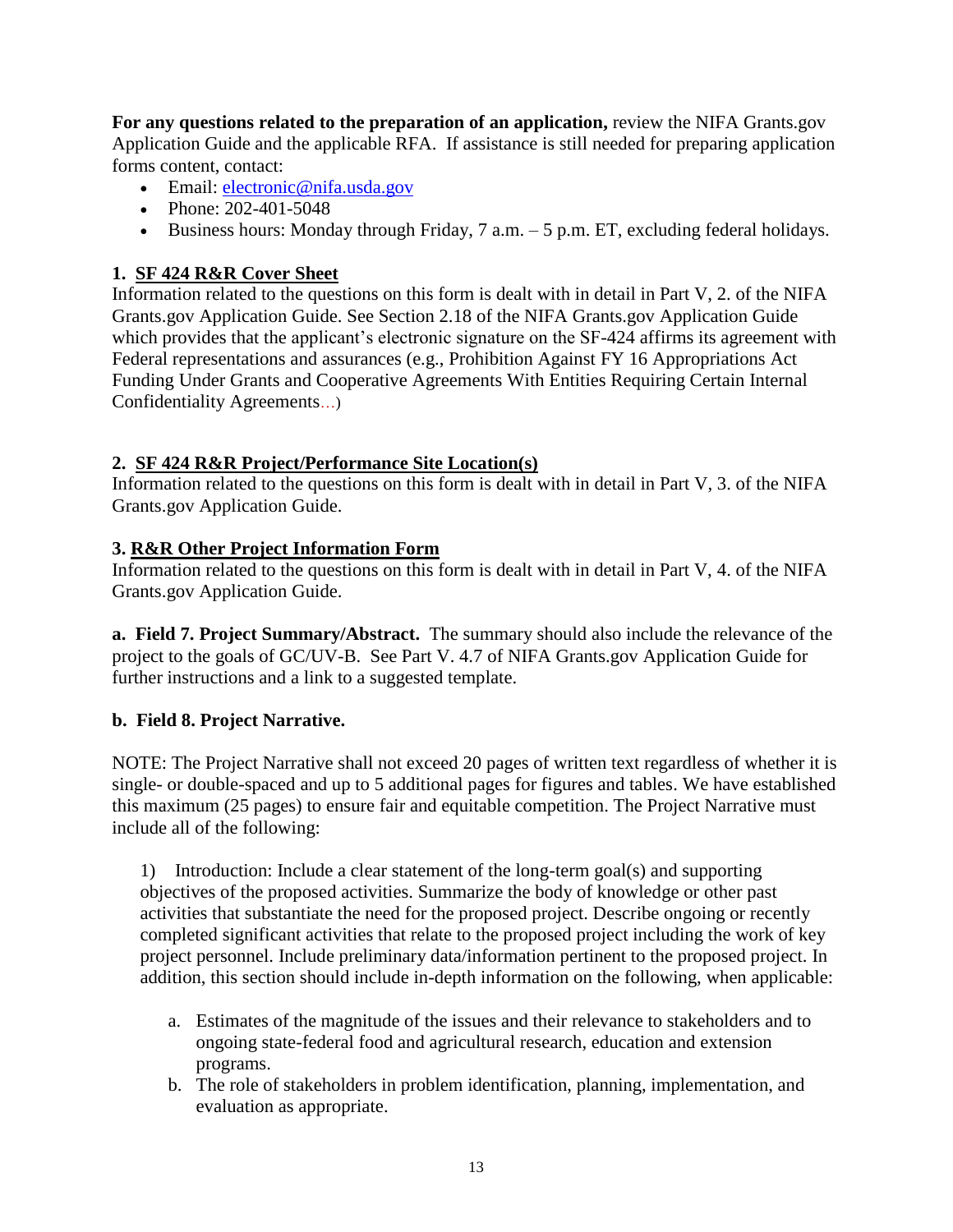c. Reasons for performing the work at the proposing institution.

2) Objectives. A clear, concise, complete, and logically arranged statement(s) of the specific aims of the proposed effort must be included in all applications. For renewal applications, a restatement of the objectives outlined in the active grant also should be provided

3) Procedures. The procedures or methodology to be applied to the proposed effort should be explicitly stated. This section should include but not necessarily be limited to: (i) a description of the proposed investigations and/or experiments in the sequence in which it is planned to carry them out; (ii) techniques to be employed, including their feasibility; (iii) kinds of results expected; (iv) means by which data will be analyzed or interpreted; (v) pitfalls which might be encountered; and (vi) limitations to proposed procedures.

4) Literature Review. A summary of pertinent publications with emphasis on their relationship to the effort being proposed should be provided and should include all important and recent publications from other institutions, as well as those from your institution. The citations themselves should be accurate, complete, and written in an acceptable journal format.

5) Current Work. Current unpublished institutional activities to date should be described, as they relate to this program.

6) Project Timetable. The application should outline all important phases as a function of time, year by year, for the entire project period.

An application must be sure to include the following specific information appropriate to each of the three (3) GC/UV-B components described above:

#### 1) **Climatology Data Collection:**

- a. Clearly demonstrate the ability to collect multi-band and broadband UV-B data at a minimum of 25 locations around the continental U.S., including coverage for different eco-regions, elevations, and land-use types.
- b. Document each proposed data collection site. Proposals must include a mix of crop, forest, and range lands.
- c. Describe a comprehensive process of logging measurements taken at least every quarter hour and disseminating data via the Internet within 48 hours of collection. Companion measurements of photosynthetically active radiation and basic weather information (temperature, humidity, and barometric pressure) must be included as part of the comprehensive process.
- d. List and describe all quality control protocols that will ensure that the delivered data meet the highest possible scientific standards.
- e. Describe a plan that ensures uninterrupted data collection and availability that is contiguous with the current climatology data stream.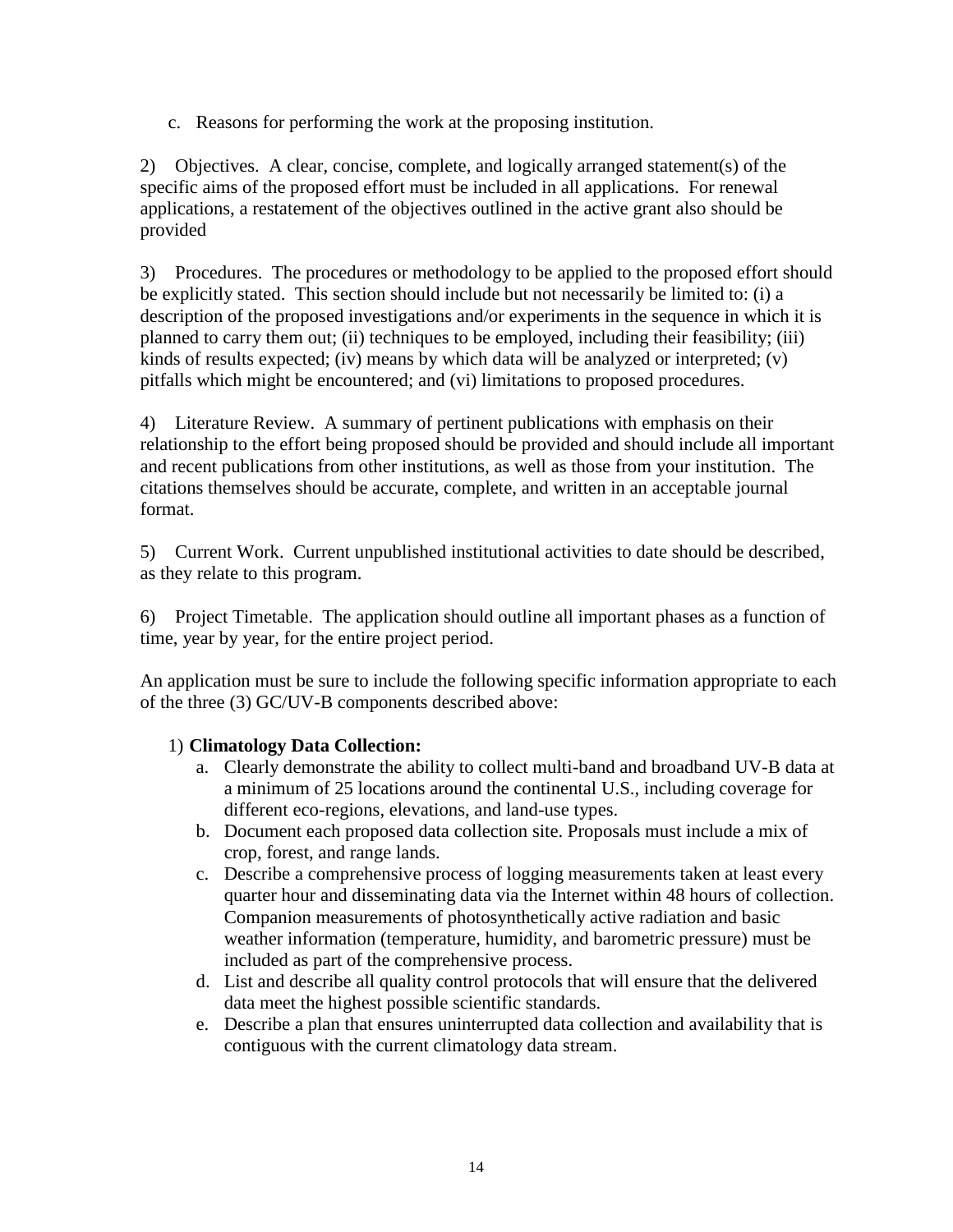### 2) **Effects Research:**

- a. Clearly describe proposed experimental studies that will advance the knowledge of UV-B induced phenological, morphological, physiological, and productivity changes in plants.
- b. Explain how experimental results will be utilized to support integrated climatecrop modeling priorities.
- c. Clearly define a process for converting quantified results of these plant effects studies directly into algorithms that can be incorporated in crop models for use in a comprehensive assessment system.
- d. Describe the capacity of the proposing institution to perform the proposed work.

# 3) **Integrated assessment:**

- a. Describe plans to develop and apply an integrated crop assessment modeling system that accurately simulates crop productivity and its dependence on various climatic and environmental stress factors at the regional and national scales.
- b. Describe proposed development of a crop assessment modeling system capable of predicting both climate and UV-B variations, using mechanistic dynamic models for crop growth and development that are fully coupled with regional climate models.
- c. Proposed projects must demonstrate effective assimilation or integration of satellite remote sensing and in-situ measurement data most relevant to cropclimate-UV-B interactions.
- d. Demonstrate the capability to address UV-B effects on crop productivity in concert with other stressors, including variability and changes in water (drought), temperature (heat), and soil nutrients, as well as elevated ambient  $CO<sub>2</sub>$  and/or ozone concentrations.
- e. Applicants must demonstrate (via published literature such as refereed journals or scientific proceedings) that they have previously incorporated UV-B data into at least one (1) crop growth model, and that they can deliver scientifically credible regional crop predictions by the end of the one (1) year grant period using an assessment system with the aforementioned components.

# **4. R&R Senior/Key Person Profile (Expanded)**

Information related to the questions on this form is dealt with in detail in Part V, 5. of the NIFA Grants.gov Application Guide. This section of the Guide includes information about the people who require a Senior/Key Person Profile, and details about the Biographical Sketch and the Current and Pending Support, including a link to a suggested template for the Current and Pending Support.

**5. R&R Personal Data –** As noted in Part V, 6. of the NIFA Grants.gov Application Guide, the submission of this information is voluntary and is not a precondition of award. However, NIFA strongly encourages applicants to provide the requested information to help NIFA identify and address any inequities based on gender, race, ethnicity, or disability of its proposed PDs/PIs and co-PDs/PIs. Information not submitted will seriously undermine the statistical validity, and therefore the usefulness, of information received from others.. The information you submit will be kept confidential and will be used only for tracking and statistical purposes necessary to meet the demands of the agency and will not be part of the review process.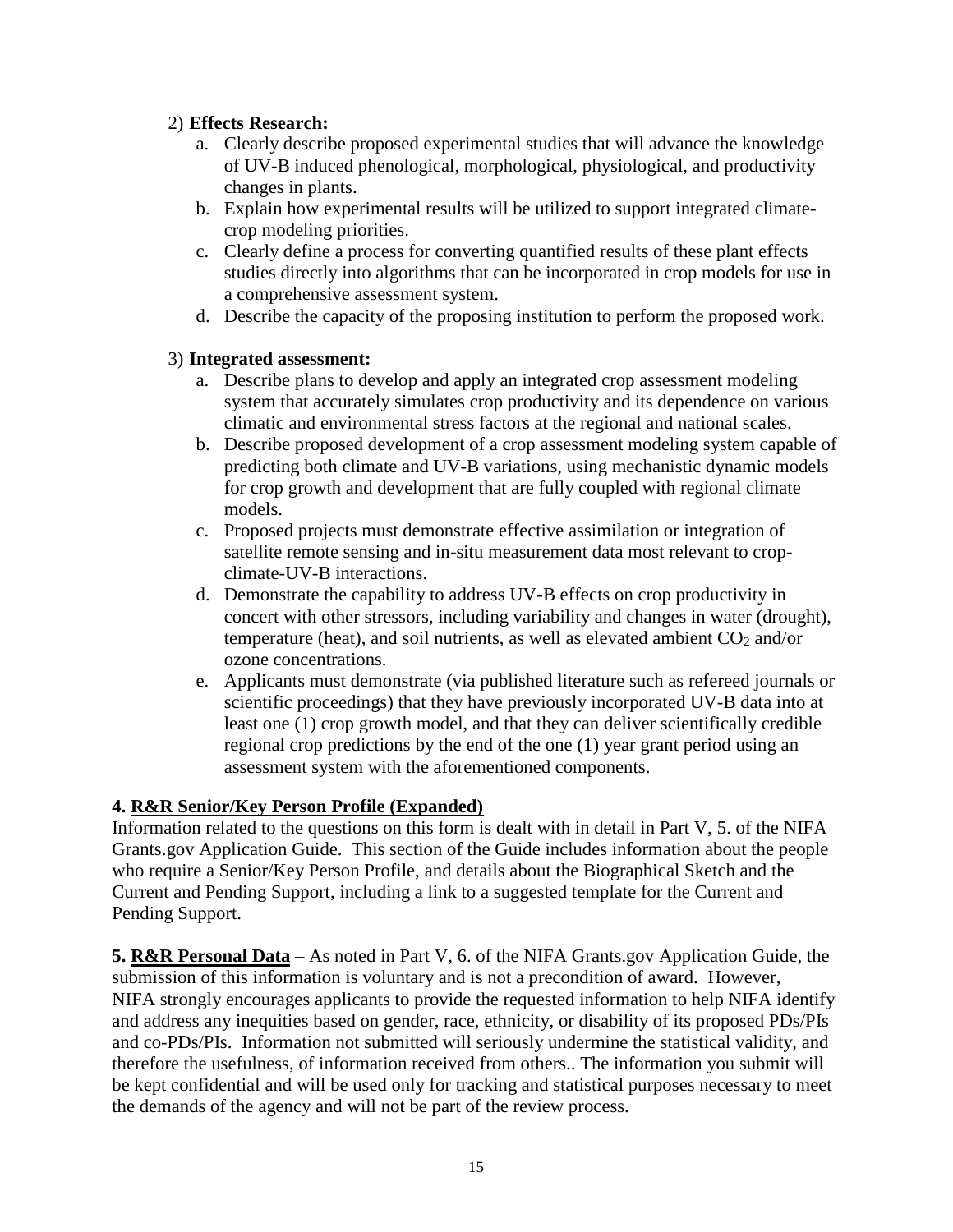#### **6. R&R Budget**

Information related to the questions on this form is dealt with in detail in Part V, 7. of the NIFA Grants.gov Application Guide.

#### **7. Supplemental Information Form**

Information related to the questions on this form is dealt with in detail in Part VI, 1. of the NIFA Grants.gov Application Guide.

- **a. Field 2. Program to which you are applying.** Enter the program code name (i.e., enter "**Global Change/Ultraviolet Radiation**") and the program code (i.e., enter "**HZ**"). Note that accurate entry of the program code is very important for proper and timely processing of an application.
- **b. Field 8. Conflict of Interest List**. See Part VI, 1.8 of the NIFA Grants.gov Application Guide for further instructions and a link to a suggested template.

#### <span id="page-15-0"></span>**C. Submission Dates and Times**

Prior to electronic submission of the application via Grants.gov, it is strongly recommended that an administrative review be conducted to ensure that an application complies with all application preparation instructions. An application checklist is included in Part VII of the NIFA Grants.gov Application Guide to assist with this review.

#### **Instructions for submitting an application are included in Part IV, Section 1.9 of the NIFA Grants.gov Application Guide.**

Applications must be received by Grants.gov by **5:00 p.m. Eastern Time on May 16, 2016**. Applications received after this deadline will normally not be considered for funding.

#### **If you have trouble submitting an application to Grants.gov, you should FIRST contact the Grants.gov Help Desk to resolve any problems. Keep a record of any such correspondence. See Part IV. A. for Grants.gov contact information.**

We send email correspondence to the AR regarding the status of submitted applications. Therefore, applicants are strongly encouraged to provide accurate e-mail addresses, where designated, on the SF-424 R&R Application for Federal Assistance.

If the AR has not received correspondence **from NIFA** regarding a submitted application within 30 days of the established deadline, contact the Agency Contact identified in Part VII of the applicable RFA and request the proposal number assigned to the application. **Failure to do so may result in the application not being considered for funding by the peer review panel. Once the application has been assigned a proposal number, this number should be cited on all future correspondence.**

#### <span id="page-15-1"></span>**D. Funding Restrictions**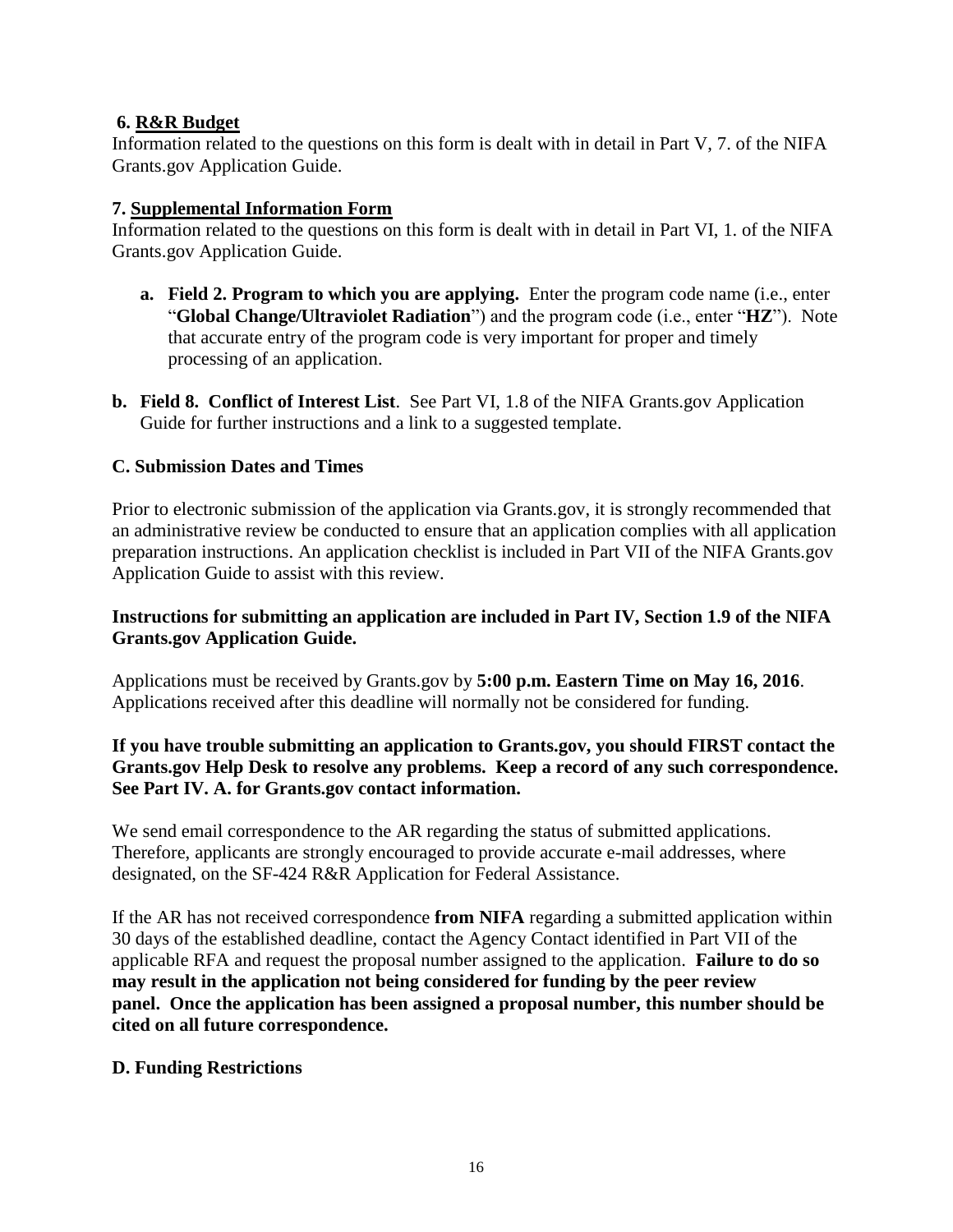Pursuant to Section 1473 of the National Agriculture Research, Extension, and Teaching Policy Act of 1977, as amended, 7 USC 3319, indirect costs or tuition remission are not allowable costs under section  $2(c)(1)(B)$  projects, and no funds will be approved for this purpose. Further, costs that are a part of an institution's indirect cost pool (e.g., administrative or clerical salaries) may not be reclassified as direct costs for the purpose of making them allowable.

NIFA has determined that grant funds awarded under this authority may not be used for the renovation or refurbishment of research, education, or extension space; the purchase or installation of fixed equipment in such space; or the planning, repair, rehabilitation, acquisition, or construction of buildings or facilities.

Any costs being charged to this award must be incurred within the project period.

If a project is selected for funding, additional information may be requested from the applicant.

#### <span id="page-16-0"></span>**E. Other Submission Requirements**

#### **You should follow the submission requirements noted in Part IV, section 1.9 in the document entitled "NIFA Grants.gov Application Guide."**

For information about the **status of a submitted application**, see Part III., section 6. of the NIFA Grants.gov Application Guide.

See Part V., Section 4.12. of the NIFA Grants.gov Application Guide (Field 12 on the Form) for instructions regarding **mandatory** Felony Convictions or Tax Delinquent Status".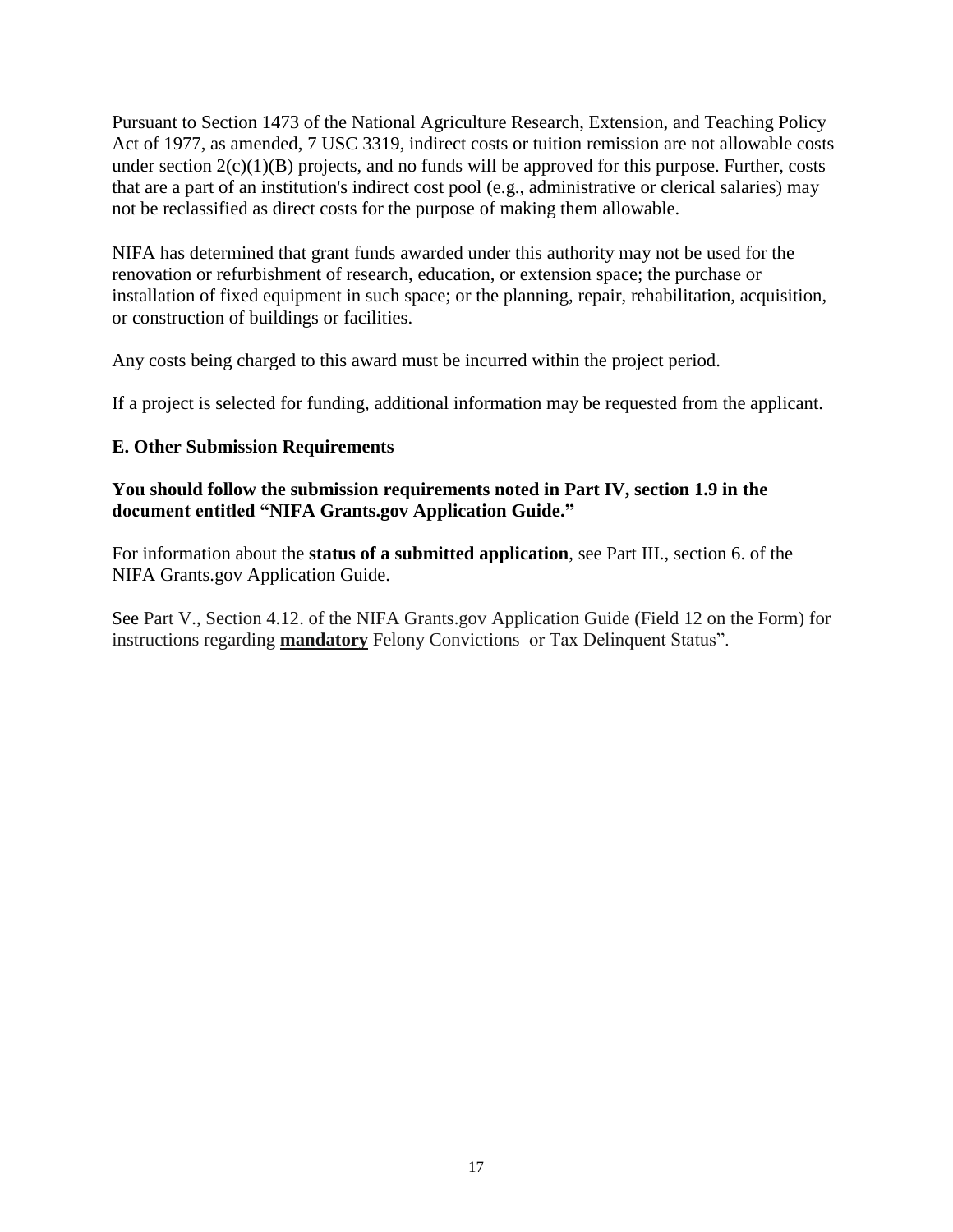# <span id="page-17-0"></span>**PART V—APPLICATION REVIEW REQUIREMENTS**

# <span id="page-17-1"></span>**A. General**

We evaluate each application in a 2-part process. First, we screen each application to ensure that it meets the administrative requirements as set forth in this RFA. Second, a technical peer review panel will evaluate applications that meet the administrative requirements.

We select peer reviewers based upon their training and experience in relevant scientific, extension, or education fields, taking into account the following factors: (a) The level of relevant formal scientific, technical education, or extension experience of the individual, as well as the extent to which an individual is engaged in relevant research, education, or extension activities; (b) the need to include as reviewers experts from various areas of specialization within relevant scientific, education, or extension fields; (c) the need to include as reviewers other experts (e.g., producers, range or forest managers/operators, and consumers) who can assess relevance of the applications to targeted audiences and to program needs; (d) the need to include as reviewers experts from a variety of organizational types (e.g., colleges, universities, industry, state and federal agencies, and private profit and non-profit organizations) and geographic locations; (e) the need to maintain a balanced composition of reviewers with regard to minority and female representation and an equitable age distribution; and (f) the need to include reviewers who can judge the effective usefulness of each application to producers and the general public.

After initial review and screening by a peer panel of experts, the highest-ranked application will be further evaluated through on-site review by that same peer review panel, accompanied by GC/UV-B program staff.

When the peer review panel has completed its deliberations, the responsible program staff of GC/UV-B will recommend that the project: (a) be approved for support from currently available funds or (b) be declined due to insufficient funds or unfavorable review.

NIFA reserves the right to negotiate with the PD/PI and/or with the submitting organization or institution regarding project revisions (e.g., reductions in the scope of work, funding level, period, or method of support) prior to recommending any project for funding.

#### <span id="page-17-2"></span>**B. Evaluation Criteria**

We will use the evaluation criteria below to review applications submitted in response to this RFA:

- (1) Technical Merit 25%
	- a. Proposed objectives and outcomes are clearly described, adequate, and appropriate;
	- b. Proposed approaches, procedures, or methodologies are innovative, original, clearly defined, and feasible; and
	- c. Expected outcomes are clearly stated and achievable.

(2) Project Relevance to Program Purpose and Priorities – 50%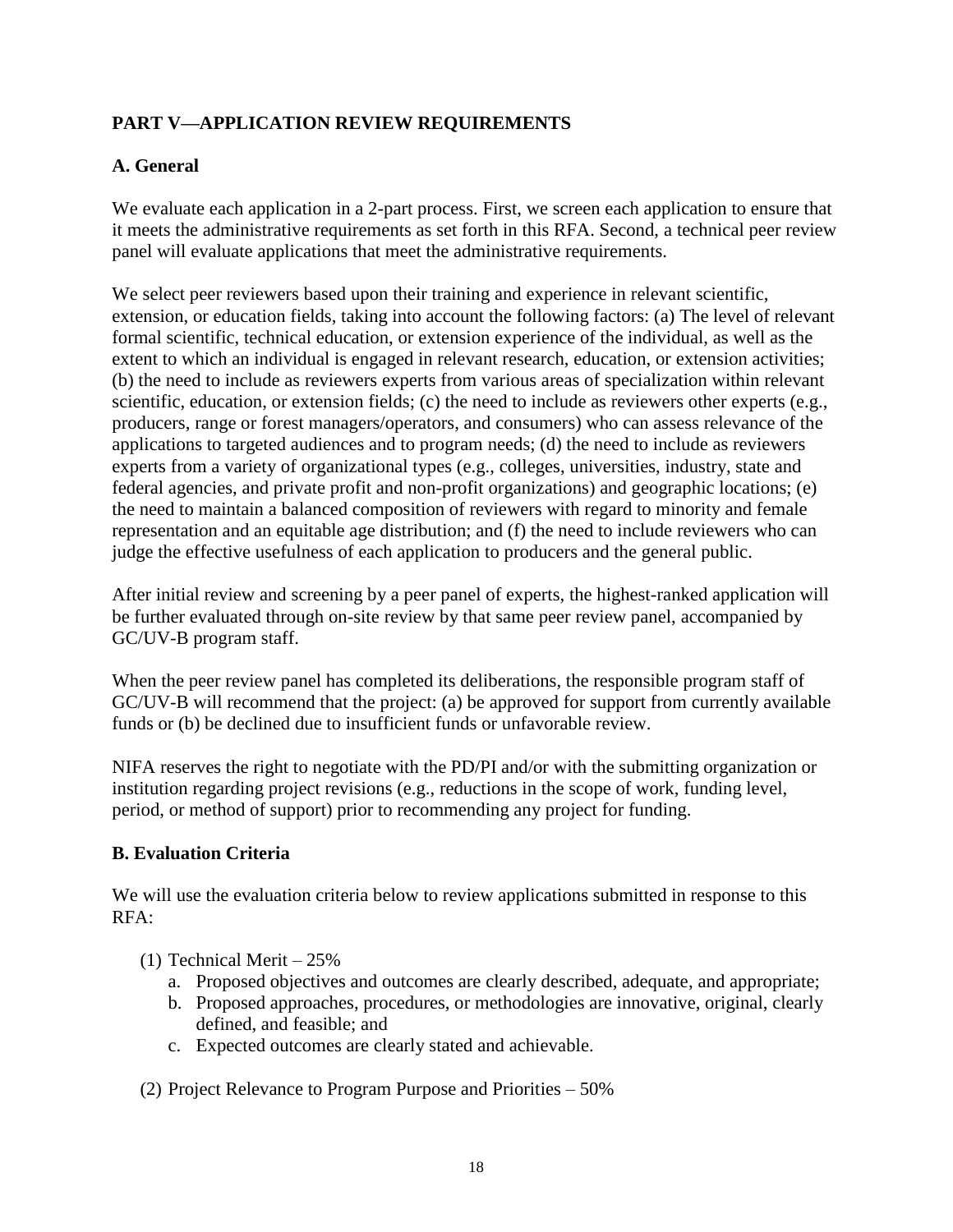- a. Adequacy of proposal response to items required in the Project Narrative;
- b. Proposal methodology articulates how the project meets the stated requirements for the full scope of GC/UV-B priorities; and
- c. Demonstration of feasibility through preliminary results, operational models, peerreviewed publications, and an agricultural climatology track record.
- d. Uninterrupted data collection and availability can be maintained with the current climatology data stream.
- (3) Qualifications of Project Personnel, Adequacy of Facilities, and Project Management 25%
	- a. Roles of key personnel are clearly defined;
	- b. Key personnel have sufficient prior experience to complete the proposed project;
	- c. Extensive, documented experience in developing, leading, and managing a nationally recognized program of substantial complexity; and
	- d. Evidence of institutional capacity, facilities, competence, and experience in the area of UV-B climatology and large-scale modelling, particularly as they relate to the requirements stated in the program priorities.

#### <span id="page-18-0"></span>**C. Conflicts of Interest and Confidentiality**

During the peer evaluation process, we take extreme care to prevent any actual or perceived conflicts of interest that may impact review or evaluation. See http://www.nifa.usda.gov/business/competitive peer review.html for further information about conflicts of interest and confidentiality as related to the peer review process.

#### <span id="page-18-1"></span>**D. Organizational Management Information**

Specific management information relating to an applicant shall be submitted on a one time basis, with updates on an as needed basis. This requirement is part of the responsibility determination prior to the award of a grant identified under this RFA, if such information has not been provided previously under this or another NIFA program. We will provide you copies of forms recommended for use in fulfilling these requirements as part of the preaward process. Although an applicant may be eligible based on its status as one (1) of these entities, there are factors that may exclude an applicant from receiving federal financial and nonfinancial assistance and benefits under this program (e.g., debarment or suspension of an individual involved or a determination that an applicant is not responsible based on submitted organizational management information).

#### <span id="page-18-2"></span>**E. Application Disposition**

An application may be withdrawn at any time before a final funding decision is made regarding the application. Each application that is not selected for funding, including those that are withdrawn, will be retained by GC/UV-B for a period of three (3) years.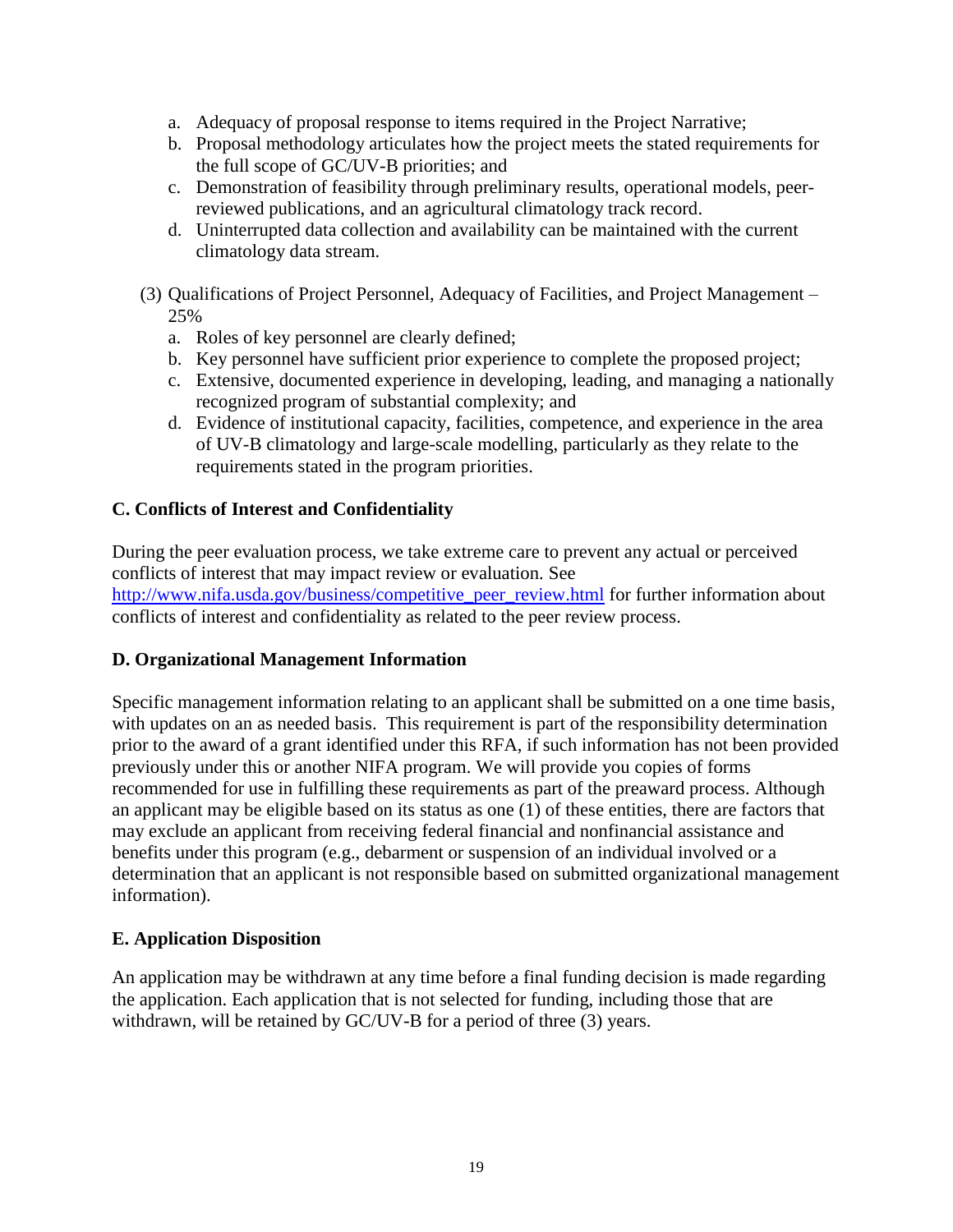# <span id="page-19-0"></span>**PART VI—AWARD ADMINISTRATION**

# <span id="page-19-1"></span>**A. General**

Within the limit of funds available for such purpose, the NIFA awarding official shall make grants to those responsible, eligible applicants whose applications are judged most meritorious under the procedures set forth in this RFA. The date specified by the NIFA awarding official as the effective date of the grant shall be no later than September 30 of the federal fiscal year in which the project is approved for support and funds are appropriated for such purpose, unless otherwise permitted by law. The project need not be initiated on the grant effective date, but as soon thereafter as practical so that project goals may be attained within the funded project period. All funds granted by NIFA under this RFA may be used only for the purpose for which they are granted in accordance with the approved application and budget, regulations, terms and conditions of the award, applicable federal cost principles, USDA assistance regulations, and NIFA General Awards Administration Provisions at 7 CFR part 3430, subparts A through E.

#### <span id="page-19-2"></span>**B. Award Notice**

The award document will provide pertinent instructions and information including, at a minimum:

(1) Legal name and address of performing organization or institution to which the director has issued an award under the terms of this request for applications;

(2) Title of project;

(3) Name(s) and institution(s) of PDs chosen to direct and control approved activities;

(4) Identifying award number and the Federal Agency Identification Number assigned by NIFA;

(5) Project period, specifying the amount of time NIFA intends to support the project without requiring recompetition for funds;

(6) Total amount of financial assistance approved for the award;

(7) Legal authority(ies) under which the award is issued;

(8) Appropriate Catalog of Federal Domestic Assistance (CFDA) number;

(9) Applicable award terms and conditions (see

<http://www.nifa.usda.gov/business/awards/awardterms.html> to view NIFA award terms and conditions);

(10) Approved budget plan for categorizing allocable project funds to accomplish the stated purpose of the award; and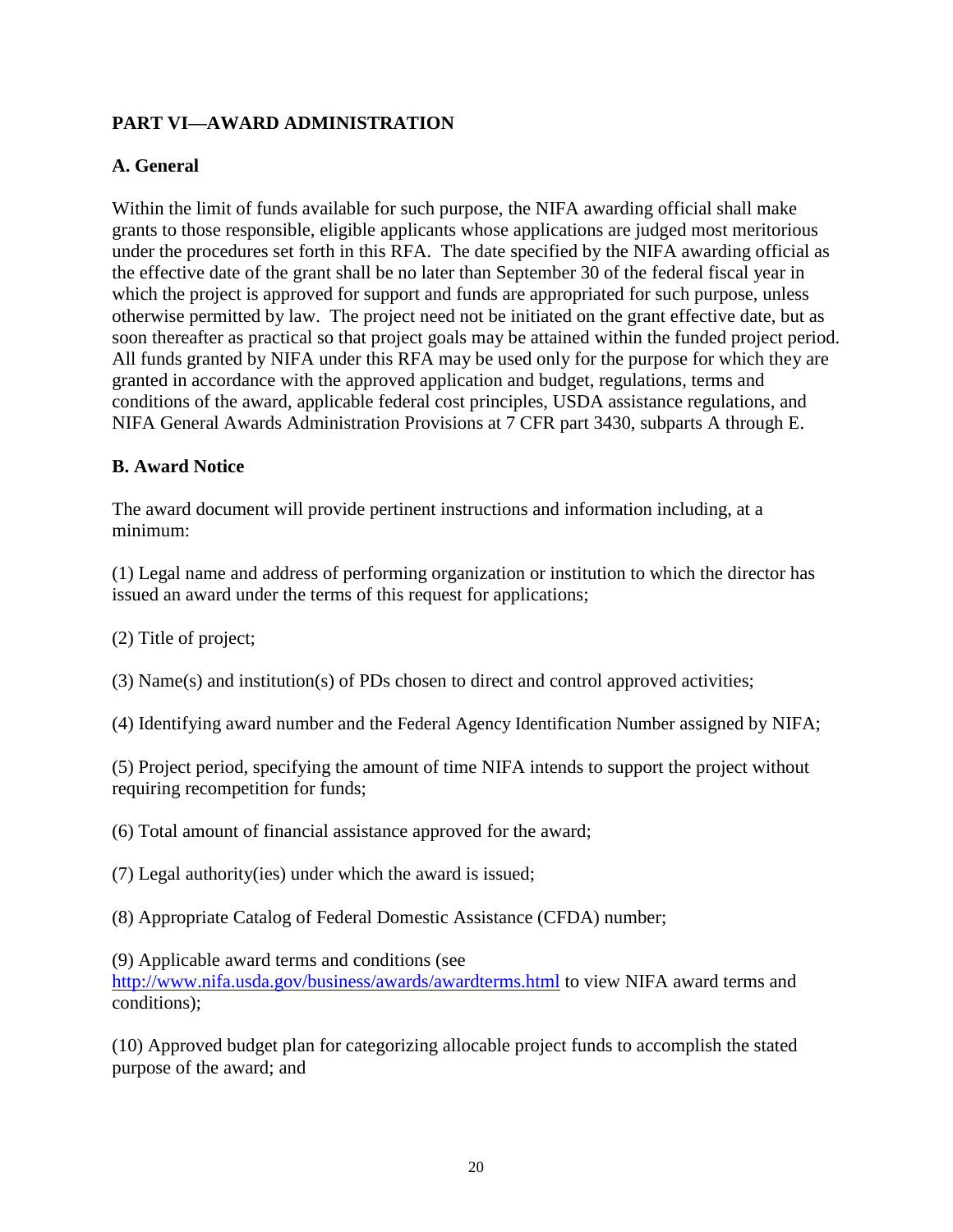(11) Other information or provisions deemed necessary by NIFA to carry out its respective awarding activities or to accomplish the purpose of a particular award.

### <span id="page-20-0"></span>**C. Administrative and National Policy Requirements**

Several federal statutes and regulations apply to grant applications considered for review and to project grants awarded under this program. These may include, but are not limited to, the ones listed on the NIFA web page - [http://nifa.usda.gov/federal-regulations.](http://nifa.usda.gov/federal-regulations)

NIFA Federal Assistance Policy Guide**—**a compendium of basic NIFA policies and procedures that apply to all NIFA awards, unless there are statutory, regulatory, or award-specific requirements to the contrary is available at [http://nifa.usda.gov/policy-guide.](http://nifa.usda.gov/policy-guide)

# **Responsible and Ethical Conduct of Research**

Please refer to Part II, E. for more information.

# <span id="page-20-1"></span>**D. Expected Program Outputs and Reporting Requirements**

The output and reporting requirements are included in the award terms and conditions (see <http://www.nifa.usda.gov/business/awards/awardterms.html> for information about NIFA award terms). If there are any program or award-specific award terms, those, if any, will be identified in the award.

In particular, as the awarded project proceeds, the awardee will coordinate with the Program Contact to update and revise the GC/UV-B Three (3) Year Strategic Plan for electronic distribution.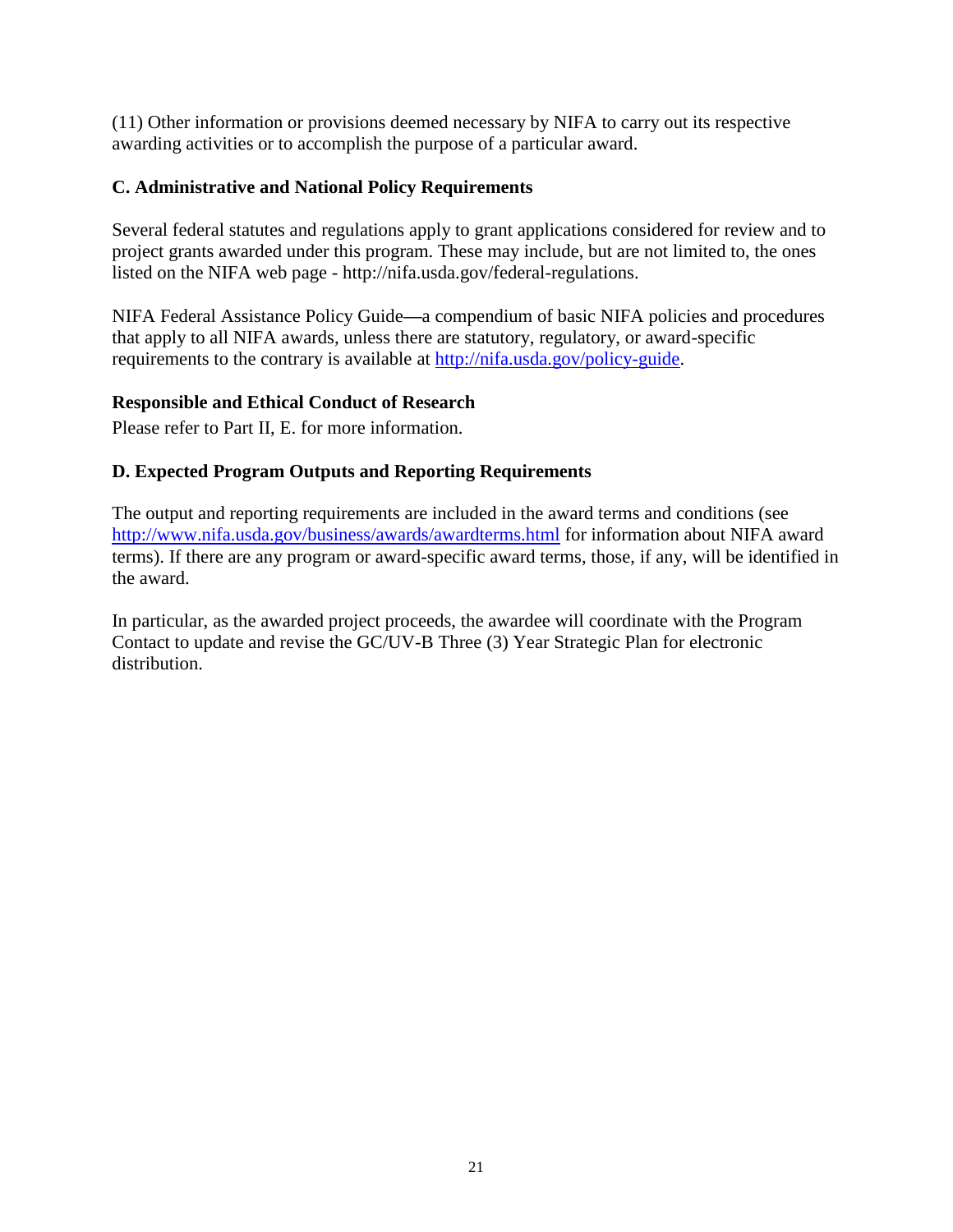# <span id="page-21-0"></span>**PART VII—AGENCY CONTACTS**

Applicants and other interested parties are encouraged to contact:

Programmatic Contact –

#### **Daniel Schmoldt**

**Title:** National Program Leader Unit(s): Division of Agricultural Systems; Institute of Food Production and Sustainability **Location:** 3328 Waterfront Centre **Phone:** (202) 720-4807 **Email:** [dschmoldt@nifa.usda.gov](mailto:dschmoldt@nifa.usda.gov)



Administrative/Business Contacts –

#### **Rochelle McCrea**

Title: Team Leader Unit: Office of Grants and Financial Management Awards Management Division Phone: (202) 401-2880 Email: [rmccrea@nifa.usda.gov](mailto:rmccrea@nifa.usda.gov)

#### **Sondra Watkins**

Title: Team Leader Unit: Office of Grants and Financial Management Awards Management Division Phone: (202) 401-4249 Email: [swatkins@nifa.usda.gov](mailto:swatkins@nifa.usda.gov)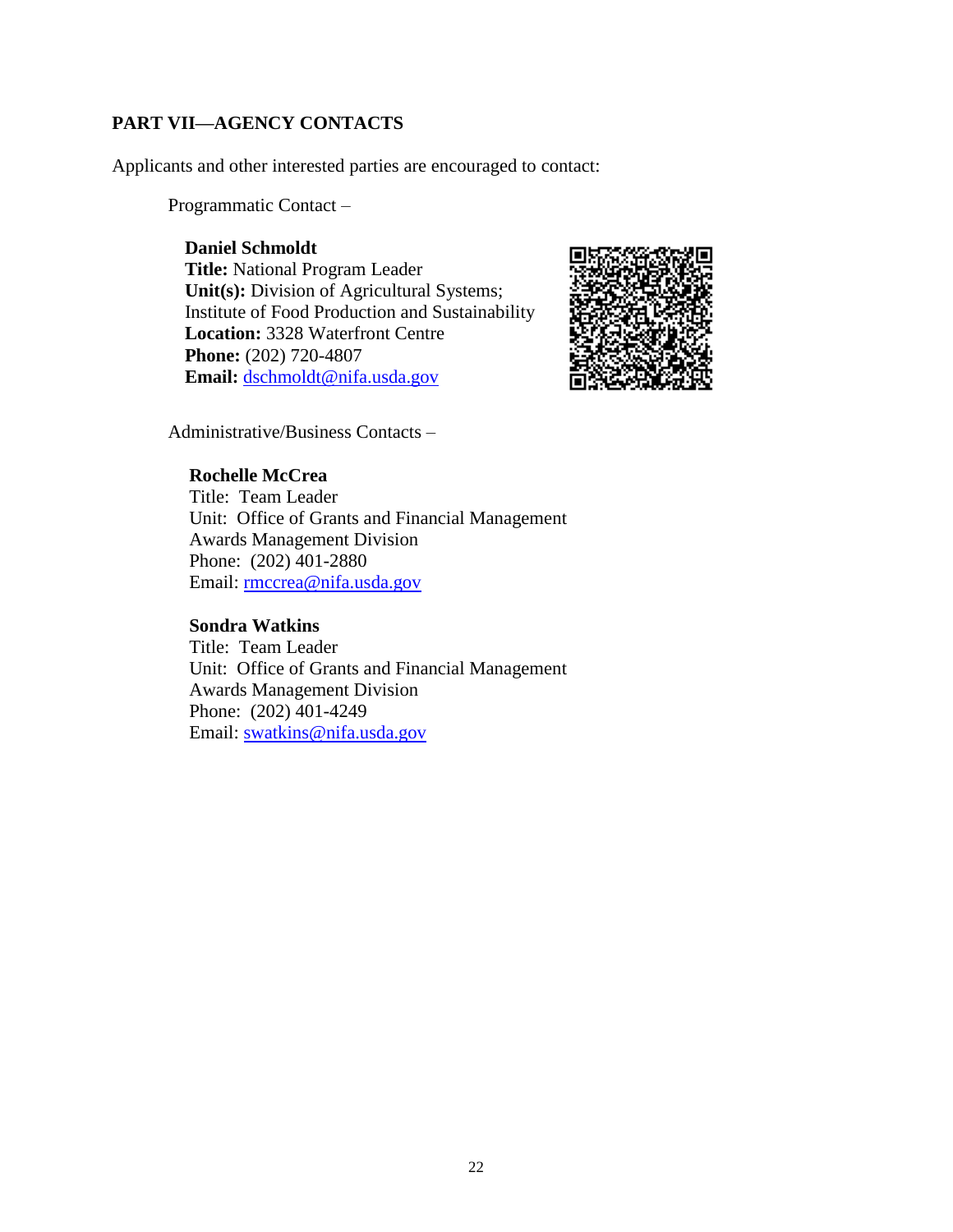# **PART VIII—OTHER INFORMATION**

#### <span id="page-22-1"></span><span id="page-22-0"></span>**A. Access to Review Information**

We will send copies of reviews, not including the identity of reviewers, and a summary of the panel comments to the applicant PD after the review process has been completed.

#### <span id="page-22-2"></span>**B. Use of Funds; Changes**

#### **1. Delegation of Fiscal Responsibility**

Unless the terms and conditions of the award state otherwise, awardees may not in whole or in part delegate or transfer to another person, institution, or organization the responsibility for use or expenditure of award funds.

#### **2. Changes in Project Plans**

a. The permissible changes by the awardee, PD(s), or other key project personnel in the approved project shall be limited to changes in methodology, techniques, or other similar aspects of the project to expedite achievement of the project's approved goals. If the awardee or the PD(s) is uncertain as to whether a change complies with this provision, the question must be referred to the Authorized Departmental Officer (ADO) for a final determination. The ADO is the signatory of the award document, not the program contact.

b. The awardee must request, and the ADO must approve in writing, all changes in approved goals or objectives prior to effecting such changes. In no event shall requests be approved for changes that are outside the scope of the original approved project.

c. The awardee must request, and the ADO must approve in writing, all changes in approved project leadership or the replacement or reassignment of other key project personnel, prior to effecting such changes.

d. The awardee must request, and the ADO must approve in writing, all transfers of actual performance of the substantive programmatic work in whole or in part and provisions for payment of funds, whether or not federal funds are involved, prior to instituting such transfers, unless prescribed otherwise in the terms and conditions of the award.

e. The project period may be extended without additional financial support, for such additional period(s) necessary to complete or fulfill the purposes of an approved project, but in no case shall the total project period exceed any applicable statutory limit or expiring appropriation limitation. The terms and conditions of award include information about no-cost extensions of the award and when ADO's prior approval is necessary.

f. Changes in Approved Budget: Unless stated otherwise in the terms and conditions of award, changes in an approved budget must be requested by the awardee and approved in writing by the ADO prior to instituting such changes, if the revision will involve transfers or expenditures of